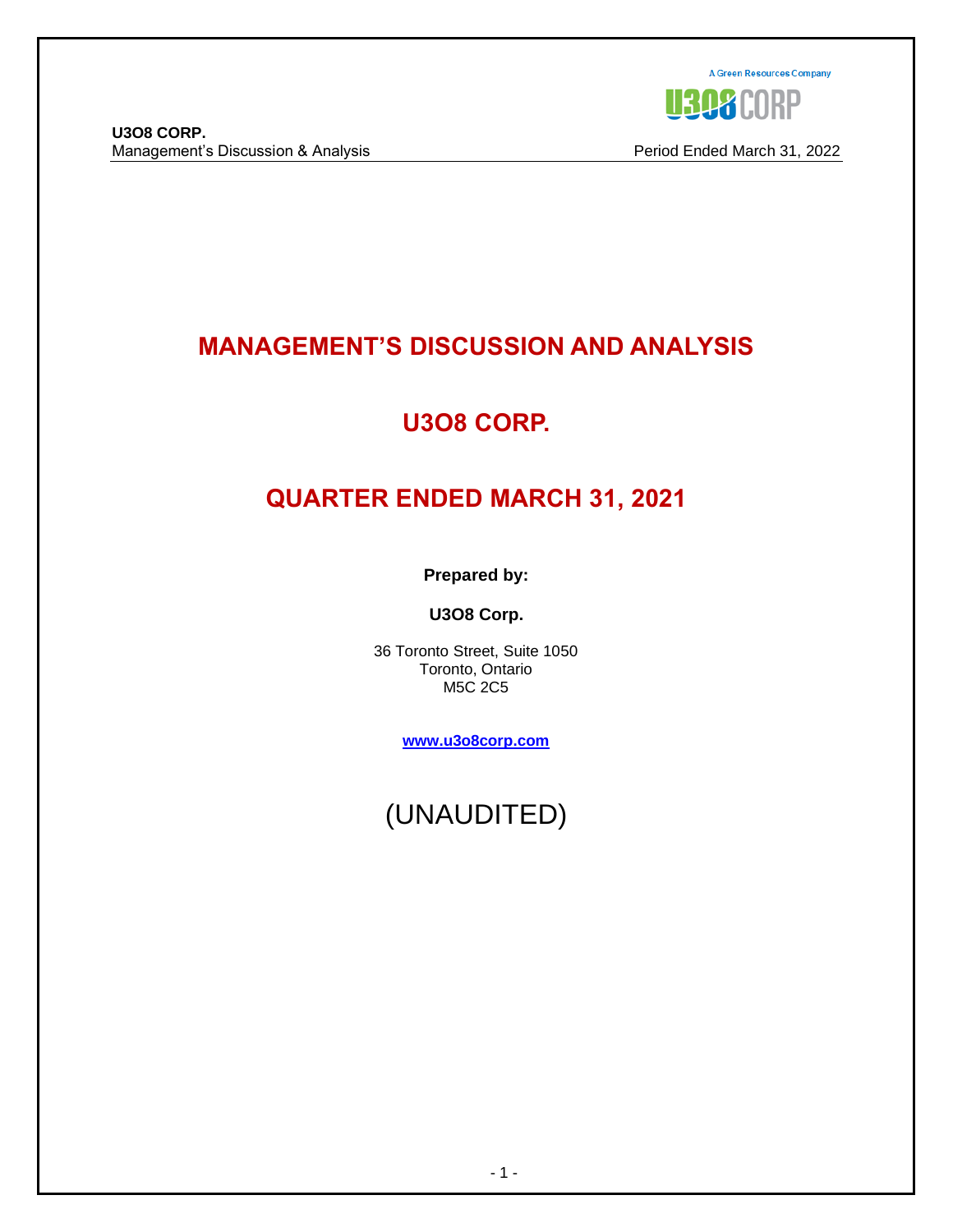- 2 -

#### **U3O8 CORP.** Management's Discussion & Analysis Period Ended March 31, 2022

# **Introduction**

This Management's Discussion and Analysis ("MD&A") is dated May 18, 2022, unless otherwise indicated, and should be read in conjunction with unaudited condensed interim consolidated financial statements of U3O8 Corp. ("U3O8 Corp.", "the Company") for the three months ended March 31, 2022 and the related notes. This MD&A was written to comply with National Instrument 51-102 – Continuous Disclosure Obligations. Results are reported in Canadian Dollars, unless otherwise noted. The results presented for the three months ended March 31, 2022, are not necessarily indicative of the results that may be expected for any future period.

The unaudited condensed interim consolidated financial statements have been prepared in accordance with International Financial Reporting Standards ("IFRS") for the three months ended March 31, 2022. Information about U3O8 Corp., its minerals resources and technical reports prepared in accordance with Na[t](http://www.u3o8corp.com/)ional Instrument 43-101 ("NI 43-101") are available at [www.u3o8corp.com](http://www.u3o8corp.com/) or on SEDAR at [www.sedar.com.](http://www.sedar.com/)

# **Overview**

# **Introduction**

U3O8 Corp. is a Toronto-based exploration company focused on exploration and development of resources of uranium and battery commodities. The Company's principal asset is the Berlin Deposit ("Berlin", "Deposit" or "Project") in Colombia. The Company has concluded the sale of the Laguna Salada Project ("Laguna Salada") in Argentina to Consolidated Uranium Inc. ("CUR").

# **Berlin Deposit**

The Company's uranium-phosphate-vanadium-nickel – rare earth element ("REE") Berlin Deposit has a positive preliminary economic assessment "(PEA")<sup>1</sup>. A high capital cost estimate ("capex") made it difficult to advance the Project in a declining uranium market and it was written down to \$Nil during the year ended December 31, 2016. Estimates in the PEA are that uranium, at a price of US\$60 per pound ("/lb"), would contribute 35% of revenue while battery commodities would account for approximately 57% of revenue (phosphate 31%, nickel 15%, vanadium 9%, and zinc 2%). With the acceleration of electrification, focus of reduction of greenhouse gas emissions and the uptake of electric vehicles, Berlin's mix of commodities is well matched with the pivot towards clean energy. The priority in advancing the Project towards production is optimizing its economics by increasing revenue relative to both estimated operating costs ("opex") and capex. This focus on improving the economics of the Project centres on metallurgy and simplifying the process flow sheet, rather than on drilling to expand the resource. There are three areas in which the economics of the Project could be improved: 1. beneficiation of the mineralized material that is mined, to concentrate the value-commodities into as small a volume as possible; 2. to improve the efficiency of the thoroughly-tested leach process in which the value commodities would be removed from the crushed, mineralized rock and; 3. improving the efficiency of the downstream processing of the liquid that contains the value-commodities (the "PLS" or "pregnant leach solution"). The other important component of optimizing the economics is improving the potential revenue flow.

Good progress has been made on these fronts during the quarter. Test work has focused on evaluating the potential for membranes to simplify the processing of the PLS, and this work has also demonstrated the potential, due to the efficiency of the membrane systems, to increase the potential revenue from the Project through the recovery of more REEs than were contemplated to be produced at the time that the PEA was undertaken. The second step of the membrane test work is nearing completion and will provide data on membrane efficiency to the extent that the impact of these systems on opex and caex will be estimated to a level appropriate for PEA-level evaluation. As a result of the success of the earlier



<sup>1</sup> PEA –*See the January 18, 2013 technical report: "Berlin Project, Colombia – Preliminary Economic Assessment, NI 43-101 Report." The PEA is preliminary in nature. The PEAs include Inferred mineral resources that are considered too speculative geologically for economic consideration that would enable them to be classified as mineral reserves. Mineral resources are not mineral reserves and do not have demonstrated economic viability. There is no certainty that the results of the Berlin PEA will be realized.*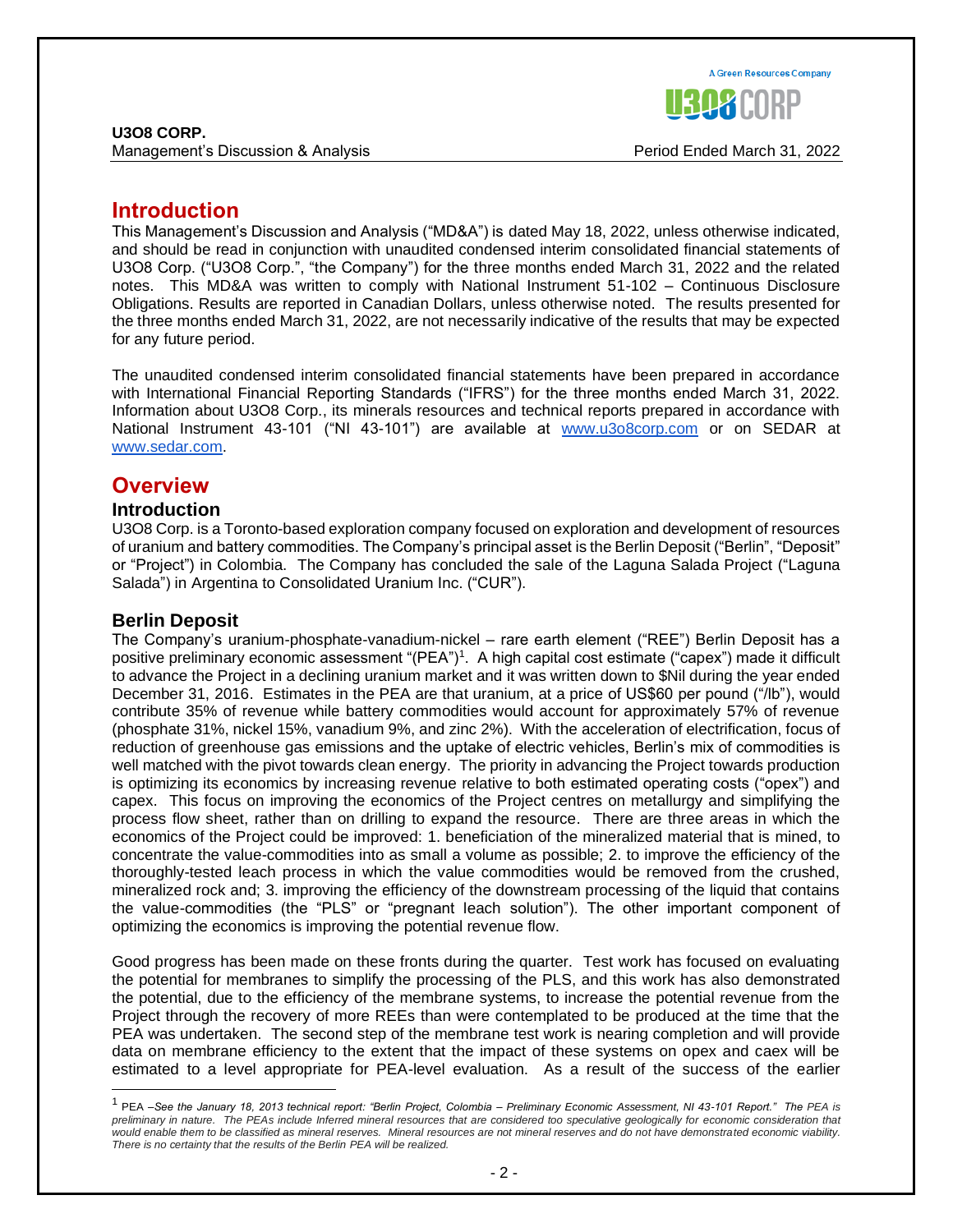components of the test work, Step 2 has been expanded to include a component in which the feasibility of production of specialized products would be investigated. For example, potential to produce ferrophosphate, the cathode material of lithium iron phosphate ("LFP") batteries.

Step 3 would be a smaller-scale precursor of a bulk sample test. The precursor test focuses on demonstrating the efficiencies of the various parts of the flow sheet and would include tweaking the beneficiation area, refining the leach process and tailoring the downstream processing of the PLS through membrane systems and extracting products that should maximize the economics of the Project. On successful completion of Step 3, a bulk sample would be processed to generate data to pre-feasibility study standards

#### . **Laguna Salada Deposit**

In September 2014, the Company reported a positive  $PEA<sup>2</sup>$  on Laguna Salada which showed low production cost potential. Since then, technological improvements in recovery methods and the increase in vanadium price led to a re-assessment of the assumptions made in the PEA. Due to the sustained bear market in uranium, and the associated difficulty of attracting capital to advance uranium projects at that time, Management determined that the Laguna Salada Project was impaired at December 31, 2019 and wrote the asset value of the project down to \$Nil.

On December 14, 2020, the Company announced that it had entered into a two-year option agreement to sell its Laguna Salada Project in Argentina to Consolidated Uranium Inc. ("CUR"), a TSXV company. The Company received an immediate \$50,000 cash payment in 2021, after regulatory approval was received. Subsequently, CUR provided notice to the Company on June 11, 2021 that it had decided to exercise its right to accelerate the option to purchase, which triggered the following considerations from CUR:

- Payment of \$50,000 in cash towards maintaining the Laguna Salada property in good standing.
- Payment of an option fee of \$175,000 in cash
- Delivery of CUR shares to the value (based on the 5-day volume-weighted average stock price "VWAP") of \$125,000. The Company received 56,306 common shares of CUR and \$225,000 cash.

On closing of the sale of the Laguna Salada project, a further 675,675 common shares of CUR (valued at \$1.5 million at the date of exercise of the option to purchase, based on the 5-day VWAP) were issued to U3O8 Corp. and the four months and one day escrow period of those common shares expired on April 22, 2022.

The Company had further uranium price - related upside derived from the sale of Laguna Salada as follows:

- In the event that the spot price of uranium exceeded US\$50/lb for a continuous 30-day period, U3O8 Corp. would receive additional CUR shares to a value of \$505,000.
- U3O8 Corp. would receive C\$758,000 on the uranium price exceeding US\$75/lb for a continuous 30-day period (or C\$250,000, at U3O8's election, when the uranium price exceeded US\$50 per pound).
- U3O8 Corp. would receive C\$1,010,000 on the uranium price exceeding US100/lb per pound for a continuous 30-day period (or C\$250,000, at U3O8's election, when the uranium price exceeded US\$50/lb).



<sup>2</sup> PEA – *See the September 18, 2014 technical report: "Preliminary Economic Assessment of the Laguna Salada Uranium Vanadium Deposit, Chubut Province, Argentina." The PEA includes Inferred mineral resources that are considered too speculative geologically for economic consideration that would enable them to be classified as mineral reserves. Mineral resources are not mineral reserves and do not have demonstrated economic viability. There is no certainty that the results of the Laguna Salada PEA will be realized.*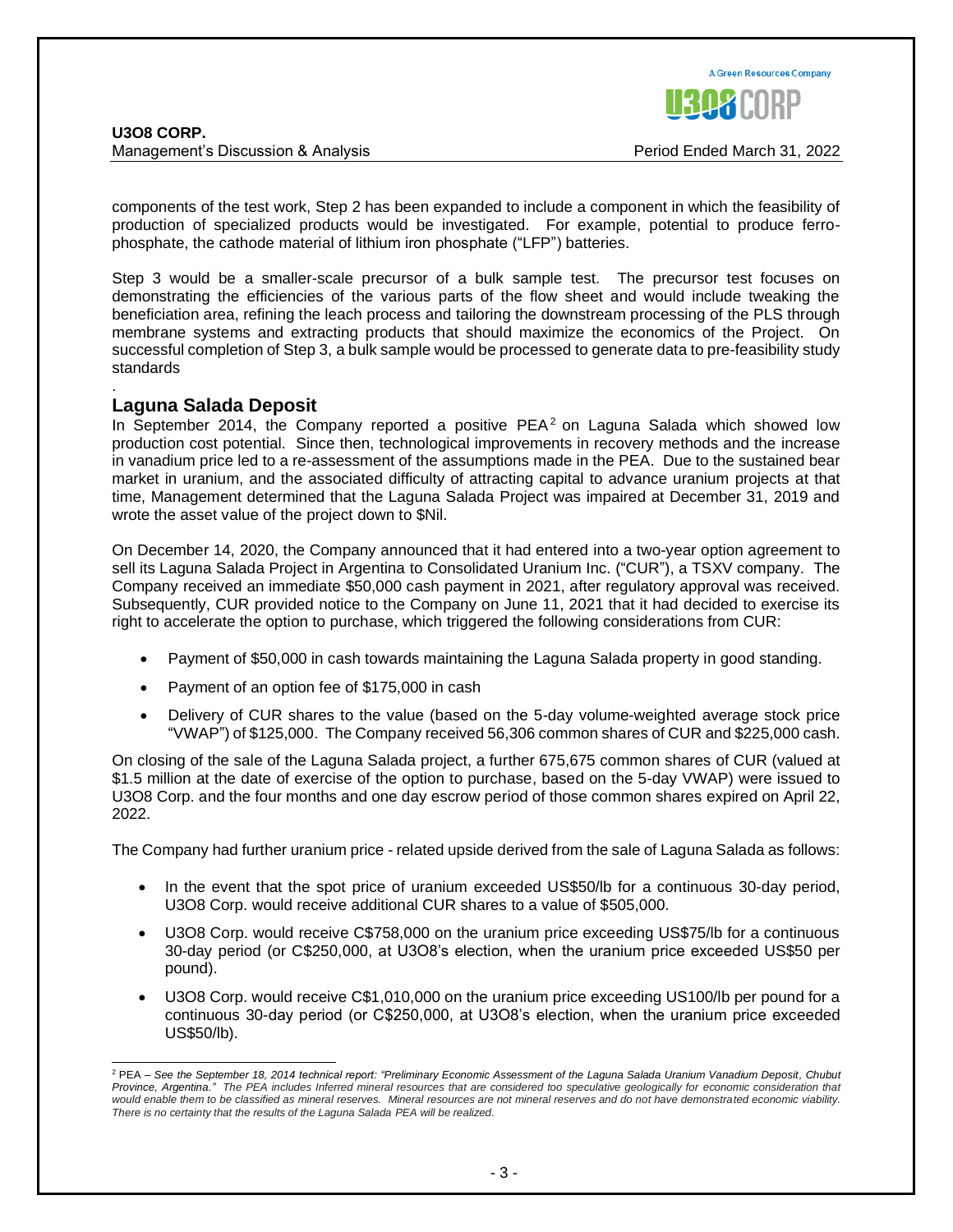Subsequent to March 31, 2022, the Company received 374,441 CUR shares to satisfy the uranium price related contingency payments of \$1,005,000 in total.

# **Frac Sand**

The Company has a 38.9% interest in an early-stage investee company, South American Silica Corp. ("SAS"), a private company dedicated to the identification of frac sand deposits in southern South America – the principal target market for which would be the Vaca Muerta shale oil and gas reservoir in Argentina.

# **Financial**

To date, the Company has not earned any revenues from its exploration for uranium, battery commodities or frac sand.

In the three-month period ended March 31, 2022, the Company incurred cumulative cash exploration expenditures of \$0.1 million (excluding stock-based compensation and amortization), as it works to restart exploration on the Colombian property and refines the process flow sheet to maximize the economics of the Project

At March 31, 2022, the Company had \$1,334,076 in cash ("total cash") (December 31, 2021 – \$796,710) and working capital of \$369,795 (December 31, 2021 – working capital of \$97,652).

In 2018, 7he Company arranged an unsecured line of credit for \$1 million, to be repaid at an unspecified future date. The line of credit, made available by an insider, incurs interest of 8% per annum. The Company drew down on this line of credit as follows:

- 2019: withdrew \$320,000 and accrued interest of \$43,733.
- $\bullet$  2020:
	- o Q1 2020, withdrew \$150,000 and accrued interest of \$14,300.
	- o Q2 2020, withdrew \$50,000 and accrued interest of \$17,800.
	- o Q3 2020, withdrew \$90,000 and accrued interest of \$18,400.
- 2021: in each quarter of 2021, and in Q4 2020, the Company accrued interest of \$19,600. These loan balances are recorded as a loan payable on the balance sheet.
- 2022: The Company accrued interest of \$19,600 in Q1 2022. Subsequent to March 31, 2022, the Company repaid \$1,000,000 of this loan.

On March 22, 2021, the Company announced it had closed a private placement of \$1,000,000, issuing 6,666,668 common shares and 6,666,668 common share purchase warrants. Each warrant could be exercised for one common share at a price of \$0.20 for a period of 12 months from the close of the placement.

During 2021, the Company received cash of \$56,400 on the exercise of 320,000 stock options and \$575,095 on the exercise of 2,058,052 warrants.

In the period ended March 31, 2022, the Company received \$682,270 on the exercise of 3,411,351 warrants, while 2,462,790 warrants expired unexercised.

Subsequent to March 31, 2022, the Company received CUR shares to a value of \$1,005,000 for a uranium price contingency payment related to the Laguna Salada sale.

# **Future Funding Options**

The Company is also pursuing strategic partnerships and investment options to provide funding through which its Berlin Project could be advanced to the next milestones and finally, production. Further financings will be required to develop the Company's Berlin deposit, to meet ongoing obligations and discharge liabilities in the normal course of business. Strong demand for battery commodities and uranium has made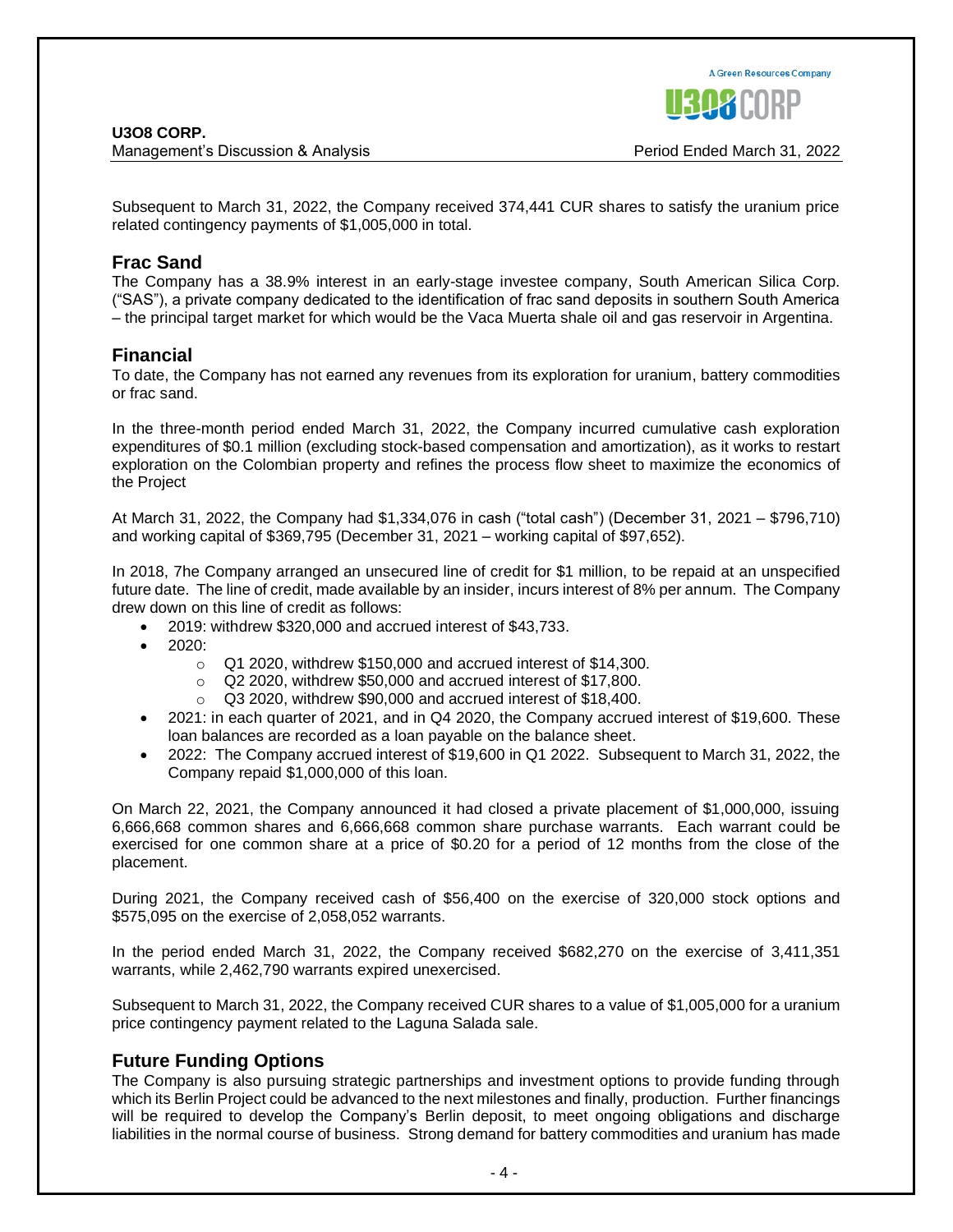**A Green Resources Company** 

capital markets more accessible for junior exploration companies. However, there is no guarantee that funds can be raised on terms acceptable to the Company. The Company's planned activities to advance the Deposit towards production are largely discretionary and therefore there is some flexibility in the pace and timing of development of the Property. Expenditures may be adjusted, limited, or deferred subject to current capital resources and potential to raise funds. The Company will continue to manage its expenditures that are essential to the viability of its properties.

# **Listing**

As of December 31, 2019, the Company was not compliant with Toronto Stock Exchange ("TSX") requirements and on February 26, 2020, the Company was delisted from the TSX and trading opened concurrently on the NEX, a trading platform of the TSX Venture Exchange ("TSXV"). There was no change in the Company's name, no change in its CUSIP number and no consolidation of capital. The symbol extension (".H") differentiates the NEX listing from Tier 1 or Tier 2 symbols within the TSXV. The NEX board is designed as a platform for the trading of publicly listed companies while they seek and undertake transactions in furtherance of their reactivation as companies that will carry on an active business.

Subsequent to March 31, 2022, the Company has applied to graduate from the NEX and rejoin the Venture Exchange.

# **Going Concern**

The Company is in the exploration and evaluation stage and, as is common with many exploration companies, it raises funds for its exploration and evaluation activities through the sale of equities. Historically, the Company has explored for uranium and related battery commodities such as vanadium, nickel and phosphate. The price of this suite of commodities has been on an uptrend in the last few years. As the battery elements market has matured, so focus has started to switch from the obvious components like lithium and cobalt to nickel and now vanadium and phosphate. This appreciation of the broader spectrum of elements that are crucial to battery production could potentially create ongoing opportunities for the Company to raise funds to advance its Project.

The Company has incurred a series of losses in prior periods, with a loss for the three-months ended March 31, 2022, of \$411,465 (year ended December 31, 2020 – profit of \$901,831) and has an accumulated deficit of \$105,468,684. In addition, the Company had a working capital balance of \$369,795 at March 31, 2022 (December 31, 2021 - \$97,190, Figure 1). The most significant item in the 2021 net income was the sale of the Laguna Salada property in Argentina, which generated a gain of \$1.8 million and a further unrealized gain of \$0.5 million on appreciation of the consideration received for the property.

The Company has taken an impairment allowance against its exploration properties. Additional financings will be required to update its PEA and/or initiate a pre-feasibility study and further develop the Berlin Deposit. There is a significant risk that some, if not all, of the Company's current property holdings may lapse or title to those properties may become uncertain. While the Company's Management and Board will continue to search for financing, joint venture partners and new assets, there is no guarantee that these efforts will be successful.

The consolidated financial statements have been prepared on a basis which contemplates that the Company will continue in operation for the foreseeable future and will be able to realize its assets and discharge its liabilities in the normal course of business. The certainty of funding future exploration expenditures and availability of sources of additional financing cannot be assured at this time and accordingly, these uncertainties may cast significant doubt about the Company's ability to continue as a going concern. The consolidated financial statements do not include adjustments to the carrying values of recorded liabilities and related expenses that might be necessary should the Company be unable to continue as a going concern.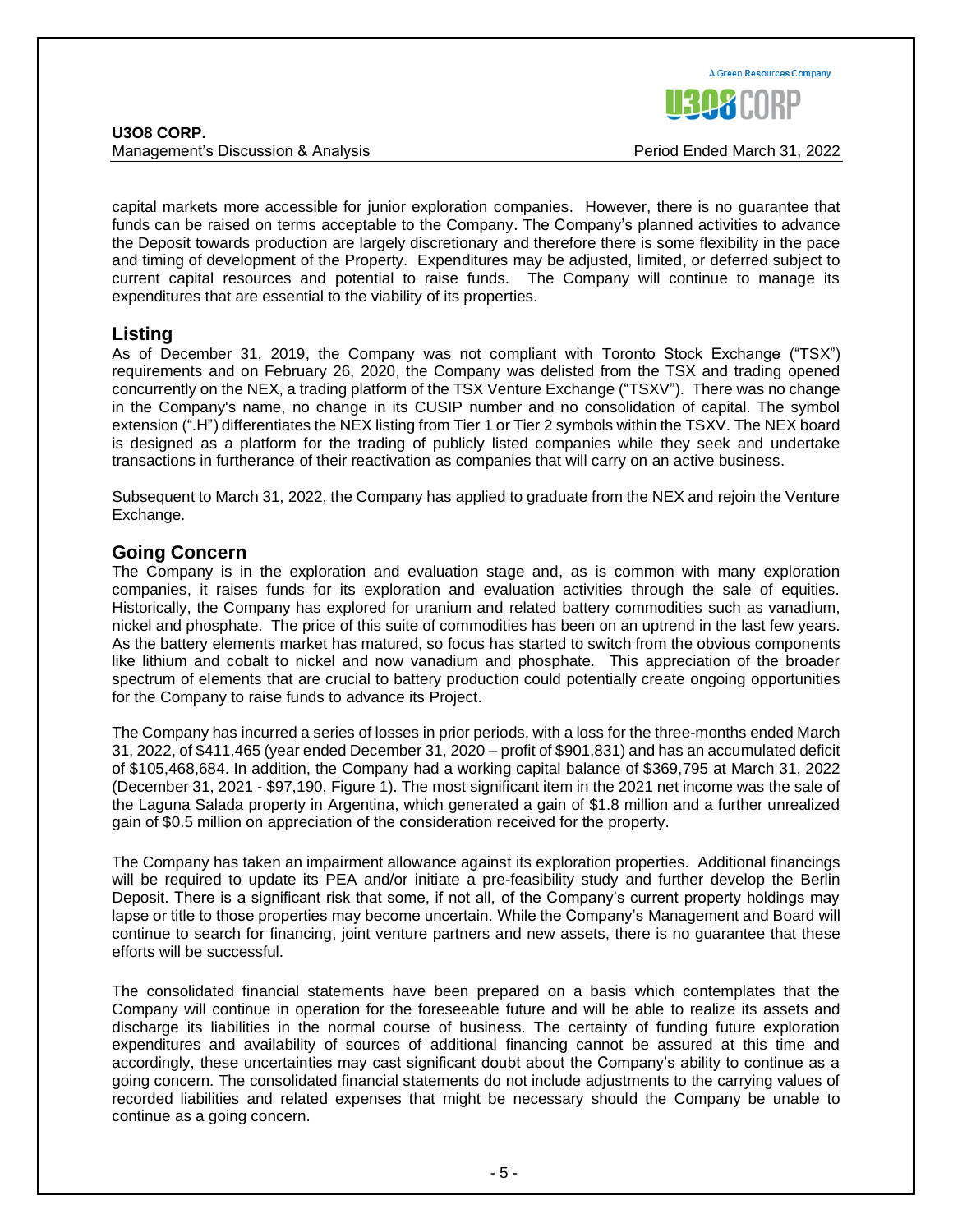

# **U3O8 CORP.**

Management's Discussion & Analysis Period Ended March 31, 2022



**Figure 1. U3O8 Corp.'s working capital by quarter in Canadian \$.**

# **Principal Asset**

# **Berlin Deposit**

The Company's principal exploration project is located in Colombia, South America. The Berlin Deposit contains battery commodities (vanadium, nickel and phosphate), uranium, rare earth elements ("REE"), molybdenum and zinc.

The Berlin Deposit is a geologically rare combination of elements contained in a layer of phosphate-bearing limestone that transitions to sandstone in a layered sedimentary sequence in Caldas Province of central Colombia. The resource was estimated on close-spaced drilling in an area 3.5km long and up to 1km wide.

The deposit is located 12km from a hydroelectric dam that provides a potential source of clean, renewable energy for the Project. Infrastructure is good with a river port located 60km from the Project, providing barge-transport to Barranquilla, a port on the Caribbean. A refurbished rail system provides an alternative means of transport to the port at Santa Marta on the Caribbean coast.

Extensive bench-scale metallurgical tests showed that the value-commodities can be effectively leached from the mineral-bearing rock with an acidic ferric sulphate solution. Most of the high capex on the project is related to extracting the commodities from the rock and separating the various commodities from the PLS).

The PEA modelled 35% of revenue coming from uranium, 31% from phosphate, 15% from nickel, 9% from vanadium, 7% from REE (of the 17 REE's only revenue from the higher-grade yttrium and neodymium were considered in the economic analysis although all REEs were recovered to the PLS) and 3% from molybdenum and zinc. The economic model included a mill throughput of 0.5 million tonnes per annum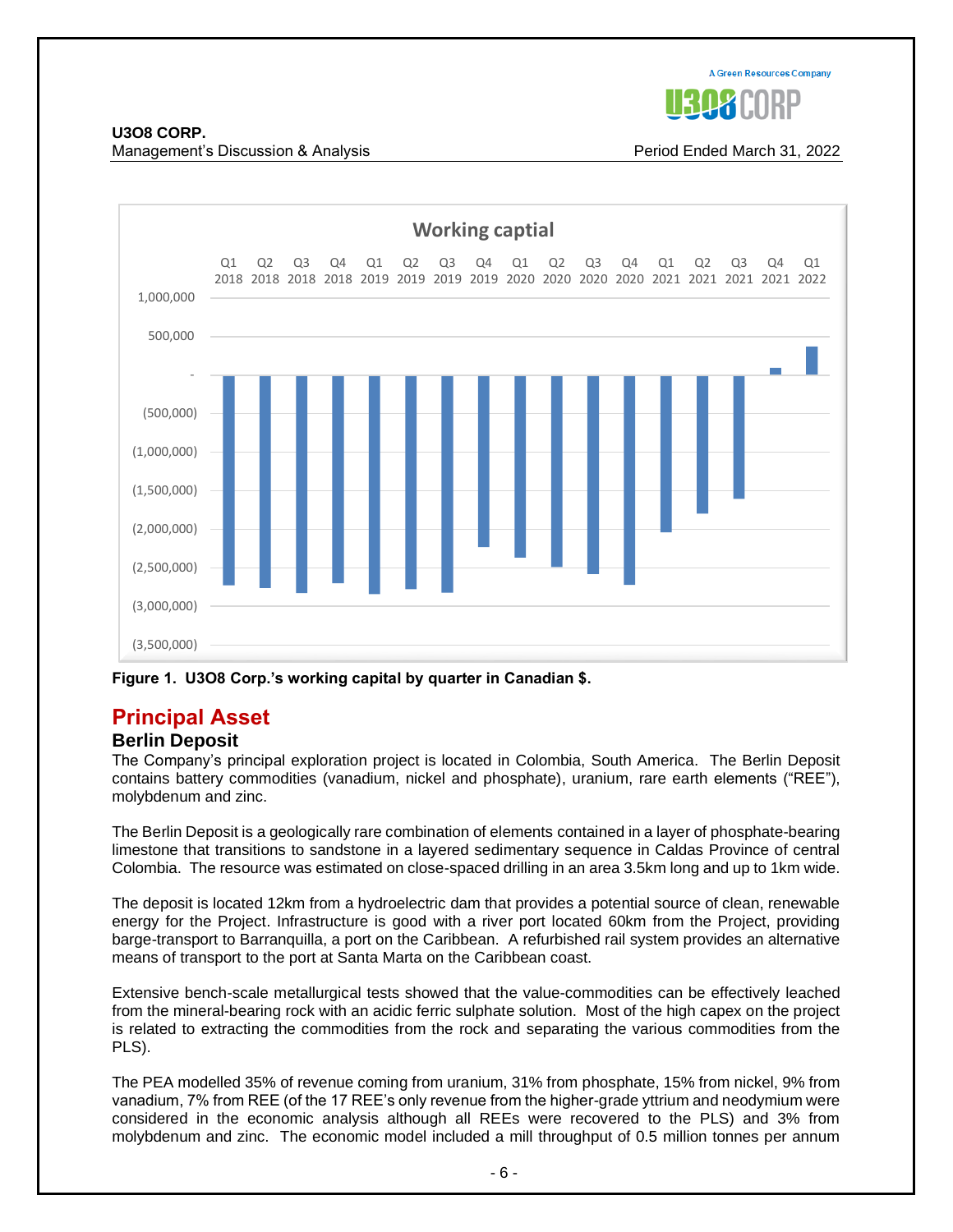over a 15-year mine-life. Revenue was estimated at US\$ 2.8 billion, generating free cashflow of US\$982 million. However, the capex was high at US\$441 million, resulting in an after-tax net present value ("NPV") at a 7.5% discount rate of US\$198 million, an internal rate of return ("IRR") of 19% and a 4.6-year payback period.

The high capex constituted a major impediment to advancing the project in a declining uranium market and a nascent battery commodities market at the time the PEA was completed, resulting in a write-down of the Berlin Project in December 2016. A \$7.7 million impairment allowance was taken on the Project in compliance with IFRS rules, due to the Project having been on care and maintenance during the protracted bear market in uranium and due to the extreme dilution associated with raising funds through the issue of stock in private placements at the low share price that prevailed at that time.

With the strengthening battery commodities and uranium market, the economics of the Project are likely to be stronger than defined in the PEA. In addition to the positive market outlook for the commodities contained in the Deposit, there is potential to reduce both opex and capex relative to revenue to further strengthen the economics of the Project to the desired target IRR in excess of 20%.

One of the potential means of reducing opex and capex is through membrane technology. The Company commenced work at the end of March 2021 to test this technology through a three-step test program that commenced with theoretical modelling, that if successful, would lead to bench-scale tests on a synthetic PLS of elements in the concentrations in which they were present in the PLS derived from the extensive metallurgical test work that has been undertaken on the Project. Contingent on success of the second step test work, step 3 would include a series of bench-scale tests of each component of the revised flowsheet to iron out any issues prior to the final test, the bulk sample consisting of several tonnes of tonnes of mineralized rock from the Deposit. Throughout this test work, conceptual constraints on capex and opex are to be reviewed. If this test work is successful, it is likely that a new PEA would be justified.

The first s of the membrane test work has been completed and the second part is nearing completion at the date of this MD&A.

Results of the first step of the membrane test work were highly encouraging with most of the commodities of value being concentrated into only 15% of the leach solution volume originally used in the design of the process plant in the PEA. This implies that the downstream processing component of the plant, where the PLS is readied for extraction of its contained commodities, could be downsized to potentially 15% of the size used in the PEA, resulting in a significant capex saving. The study also showed that the first stage of a two-stage membrane separation process would separate phosphate (in the form of phosphoric acid) from the metals. The advantage of "stripping off" the phosphoric acid first is that simple and inexpensive evaporation could be used to concentrate the acid to the extent required for many phosphate products, including potentially for LFP batteries. Evaporation is considerably less expensive than the solvent extraction process that was contemplated for the extraction of phosphate in the processing plant designed in the PEA of the Berlin Project.

The Company is currently having a national instrument 43-101 technical report reviewed by the TSXV as one of the key steps towards a TSXV listing.

## **Uranium Resource**<sup>3</sup>

The uranium resource that was estimated in compliance with NI 43-101 for the Berlin Project is shown in Table 1.



<sup>3</sup> *Berlin Project – see March 2, 2012: "Berlin Project, Colombia – National Instrument NI 43-101 Report".*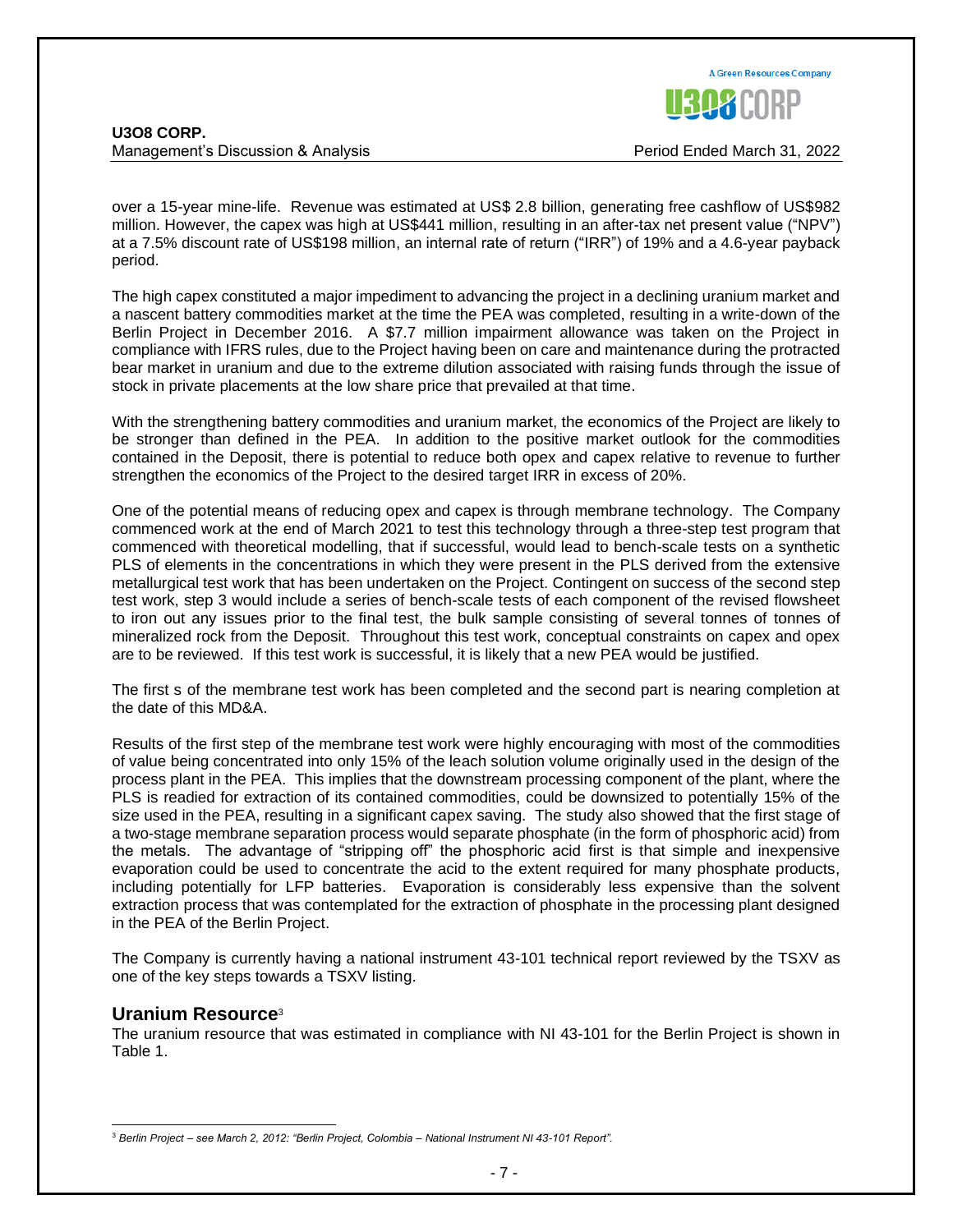

| <b>Deposit</b>        | <b>Mineral</b><br><b>Resource</b> | <b>Tonnes</b><br>(million) | Grade<br>$U_3O_8$ | $U3O8$ lbs<br>(million) |  |
|-----------------------|-----------------------------------|----------------------------|-------------------|-------------------------|--|
| <b>Berlin Project</b> | Indicated                         | 0.6                        | 0.11%             | 1.5                     |  |
| (Colombia)            | Inferred                          | 8.1                        | 0.11%             | 19.9                    |  |

#### *Table 1. U3O8 Corp. uranium resource summary.*

# **Battery Commodity Resources**

The Company's Berlin Deposit contains a basket of battery commodities including vanadium, nickel and phosphate (Table 2).

- Nickel that is a critical component of two types of lithium-ion batteries, lithium-nickel-manganesecobalt ("NMC") and lithium-nickel-cobalt-aluminium oxide ("NCA") batteries; and
- Phosphate is a key component of LFP batteries that are being widely adopted as the battery of choice for a growing list of vehicle manufacturers such as BYD, Tesla, Ford, VW and Huyundai.
- Vanadium is the key component of vanadium redox flow batteries ("VRFB") that are particularly suited for industrial scale use.

|  | Table 2. U3O8 Corp. battery commodity resource summary. |
|--|---------------------------------------------------------|
|--|---------------------------------------------------------|

|                       | <b>Mineral</b><br>Tonnes |           | Vanadium                               |                                         | <b>Nickel</b> |                          | <b>Phosphate</b>                       |                                         |
|-----------------------|--------------------------|-----------|----------------------------------------|-----------------------------------------|---------------|--------------------------|----------------------------------------|-----------------------------------------|
| <b>Deposit</b>        | <b>Resource</b>          | (million) | Grade<br>V <sub>2</sub> O <sub>5</sub> | V <sub>2</sub> O <sub>5</sub><br>(MIbs) | Grade         | <b>Million</b><br>pounds | Grade<br>P <sub>2</sub> O <sub>5</sub> | P <sub>2</sub> O <sub>5</sub><br>tonnes |
| <b>Berlin Project</b> | Indicated                | 0.6       | 0.4%                                   | 6.0                                     | 0.2%          | 3.1                      | 8.4%                                   | 50,000                                  |
| (Colombia)            | Inferred                 | 8.1       | 0.5%                                   | 91.0                                    | 0.2%          | 42.1                     | 9.4%                                   | 800,000                                 |

# **Trends**

# **Economic Viability of U3O8 Corp.'s Deposits**

The Company's financial success depends largely on the extent to which it can demonstrate the economic viability of its Berlin Deposit. The positive PEA on Berlin demonstrates the potential viability of the Deposit as a battery-commodity and uranium producer.

A note of caution is that the PEA is based on Inferred and Indicated resources in which the continuity of mineralization between relatively widely spaced trenches and bore holes is assumed. Inferred and Indicated resources would be converted to Measured resources based on closer-spaced trenching and drilling that gives a higher level of confidence on the continuity of mineralization between drill holes or trenches. Pre-feasibility studies are required to be based on Measured and Indicated resources, and only that portion of a resource that can be economically extracted can be classified as a mineral reserve. Hence, the PEA represents the first step in defining the economic characteristics of the deposits. While the PEA has estimated favourable economics and demonstrated that the Deposit is economically viable, these financial estimates require confirmation in pre-feasibility and subsequent feasibility studies as the Projects is advanced in a logical, stepwise manner.

The Company, to date, has not produced any revenues. The sales value of any mineralization discovered by U3O8 Corp. is, to some extent, dependent upon factors beyond the Company's control, such as the market value of the commodities.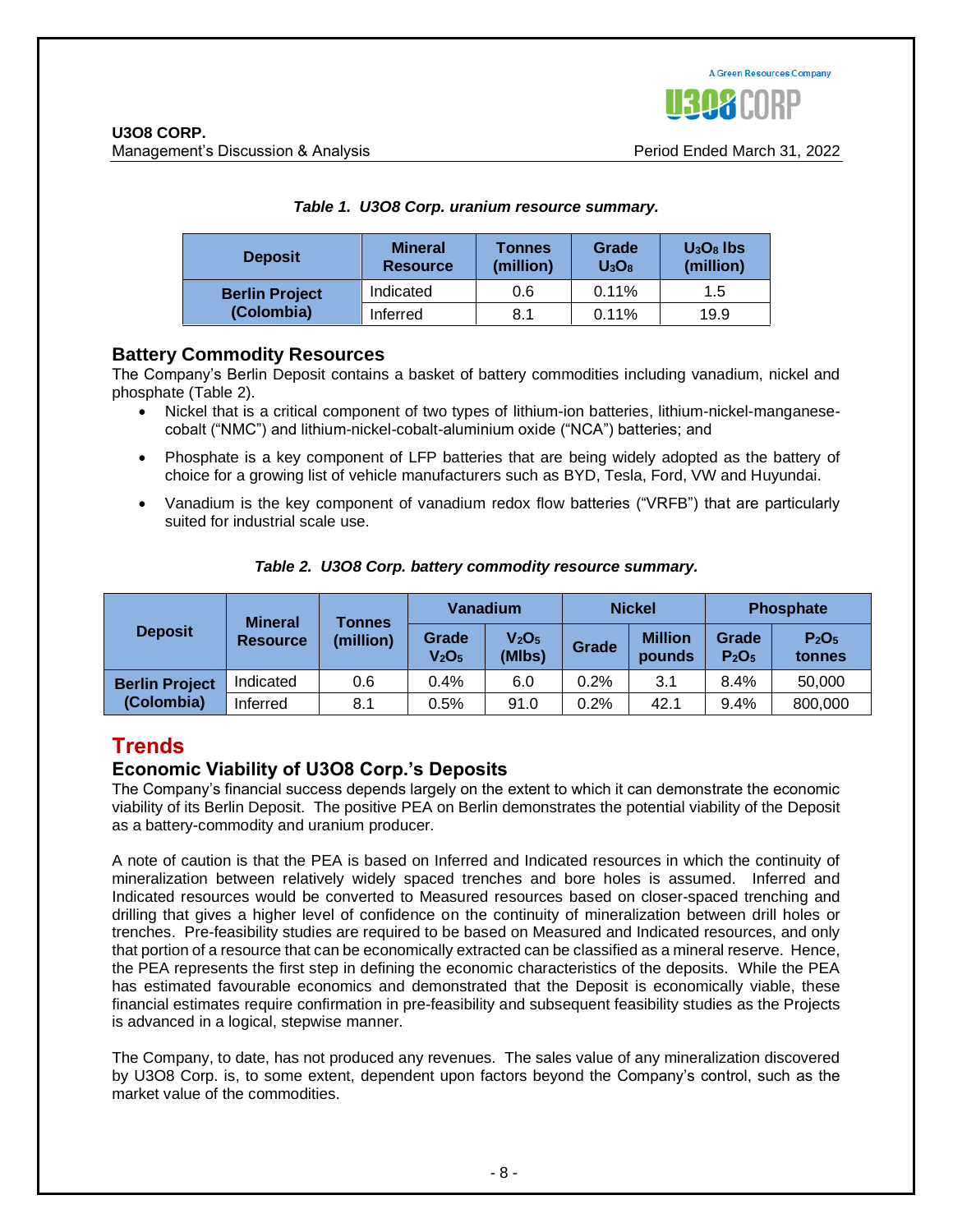

# **Uranium**

## **Market Outlook**

Low uranium prices have led producers to cut production and purchase uranium in the spot market rather than deplete their reserves. Consequently, uranium supply has been cut by an estimated 77Mlbs since 2014. Producers buying to fulfill contracts, combined with purchases by funds that hold physical uranium, led to a sustained strengthening of the uranium price with the recent strong price performance being driven by sanctions imposed on Russia, which has a strong influence over much of the world's uranium production and enrichment facilities. The US Department of Energy reported that US utilities relied on Russia for 15% of their uranium and 22% of uranium enrichment between 2016 and 2020.

In February 2021, Cameco highlighted the "megatrend" of increasing electrification and commitment by companies and countries to net zero carbon emissions. "Non-traditional" nuclear, such as small modular reactors ("SMR"s) and new, advanced reactor designs, as well as nuclear's potential central role in the production of low-carbon heat for the production of hydrogen for hydrogen-powered vehicles, as well as in desalination of sea water, are likely to drive demand for uranium in the medium-term.

The uranium spot price reached a low of US\$18/lb in late 2016 and has since risen to approximately \$64/lb in March 2022, from where it has pulled back somewhat to the current price of US\$53/lb.

#### **Commitment to Carbon Neutrality**

It is difficult to see how nations can meet their commitment to net zero goals in the timeframes stated without clean electricity produced by nuclear. The USA, Canada, UK, Japan, France and the European Union have all committed to carbon neutrality by 2050, while China has committed to achieve this milestone in 2060. Since nuclear provides 52% of the US's clean energy, the Biden administration has identified the US's fleet of 92 nuclear reactors as being vital to achieving its goals on carbon neutrality.

#### **Physical Uranium Purchases by Entities that are not End-Users**

Cameco reported that it purchased 19Mlbs of uranium in 2019, approximately 22Mlbs in 2020 and 11Mlbs -13Mlbs on the spot market in 2021 to fulfill its higher-priced term contracts. Dennison Mines has purchased 2.5Mlbs, Uranium Energy Corp. 4.1Mlbs and as of March, 2022, Yellowcake PLC reports that it holds 18.8Mlbs of physical uranium. The Sprott Physical Uranium Trust has increased its holdings to 54.9Mlbs of uranium. In October 2021. Kazatomprom announced that it will participate with other entities in forming a physical uranium fund, ANU Energy OEIC Limited, with US\$50 million, with the intention of raising an additional US\$500 million for physical uranium purchases.

## **Large Reactors**

The World Nuclear Association reports that at April, 2022, there were 439 operable reactors world-wide with a further 56 under construction (Table 3). "Operable" reactors are those that are connected to the electricity grid. Recently, three reactors were permanently shut down in Germany and one in Russia. In 2020, 2,553TWh of electricity was generated from nuclear, a decline of 3.7% after six consecutive years of growth (Figure 2). Figures are not yet available for electricity production by nuclear in 2021.

| <b>Period</b>      | <b>Operable</b> | <b>Under</b><br><b>Construction</b> | <b>Total Operable &amp;</b><br><b>Under Construction</b> |
|--------------------|-----------------|-------------------------------------|----------------------------------------------------------|
| <b>April, 2022</b> | 439             | 56                                  | 495                                                      |

#### *Table 3. Summary of worldwide nuclear power plant statistics.*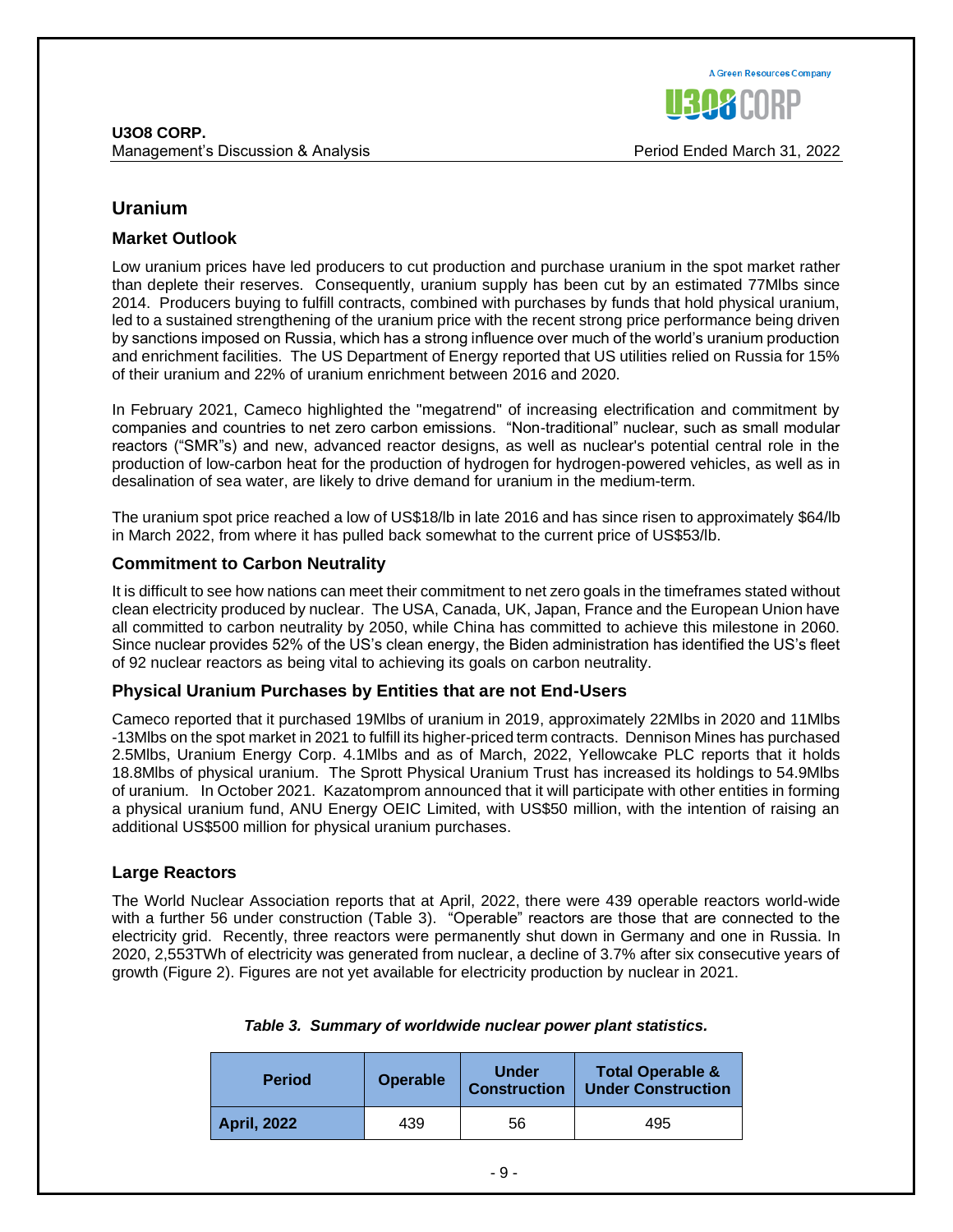

**U3O8 CORP.** Management's Discussion & Analysis Period Ended March 31, 2022



#### **Figure 2. Worldwide electricity generation from nuclear in TWh (source: World Nuclear Association).**

# **Small Modular Reactors**

Regulators are working closely with companies that are developing and testing SMR designs. SMRs are expected to have significantly lower up-front unit costs than large-scale nuclear generators because most SMRs can be built at a central facility in an assembly-line environment, before being shipped to site by rail or truck. The core of these reactors is typically the size of a 40-foot shipping container. SMRs have the potential to supply reliable, baseload, low-carbon electricity to remote sites without the added cost and environmental impact of regional high-tension transmission lines required to link the site to a regional electricity grid. A concept that is gaining momentum is to erect SMRs at the current location of coal-fired power stations that already have the required infrastructure and grid-connection, allowing for a gradual change from fossil fuel-generated power to clean nuclear.

There are currently ten SMR designs are advancing through the final phases of permitting including: Nuscale, GE/Hitachi and Holtec in the USA, Rosatom's RITM-200 and BREST reactors, China's Tsinghiu University HTR-PM and ANNC ACP-100 reactors, UK's Rolls Royce UK-SMR, Canada's Terrestrial Energy and South Korea's Kaeri SMART reactor. These reactors are scheduled to be in commercial operation between 2026 and 2029.

In late July, 2020, the US Senate passed the Nuclear Energy Leadership Act that aims to re-establish waning US leadership in nuclear energy. SMR technology appears to be a primary beneficiary of this bill. NuScale, an Oregon-based company, obtained approval of its 60MWe SMR design from the US Nuclear Regulatory Commission in September, 2020. NuScale subsequently announced a 25% increase in power output to 77MWe from the unit that was originally designed for 60MWe output. The updated NuScale design can accommodate up to 12 SMRs clustered together for a total output of 924MWe. NuScale and Utah Associated Municipal Power Systems signed an agreement in January 2021 to deploy SMRs at the Idaho National Laboratory that could lead to the first SMR orders in 2022 (12 power modules for a system that would generate 720MWe.

Russia recently commissioned the world's first ship-borne nuclear reactor, a 60MWe unit designed to provide electricity to remote coastal towns and for disaster relief. The ship-borne SMR was connected to the electricity grid in the remote Pevek region of eastern Russia's in December, 2019. Samsung and Danish ship builder, Seaborg, announced in April 2022, a partnership for the production of 200MW – 800MW reactors located on ships and barges.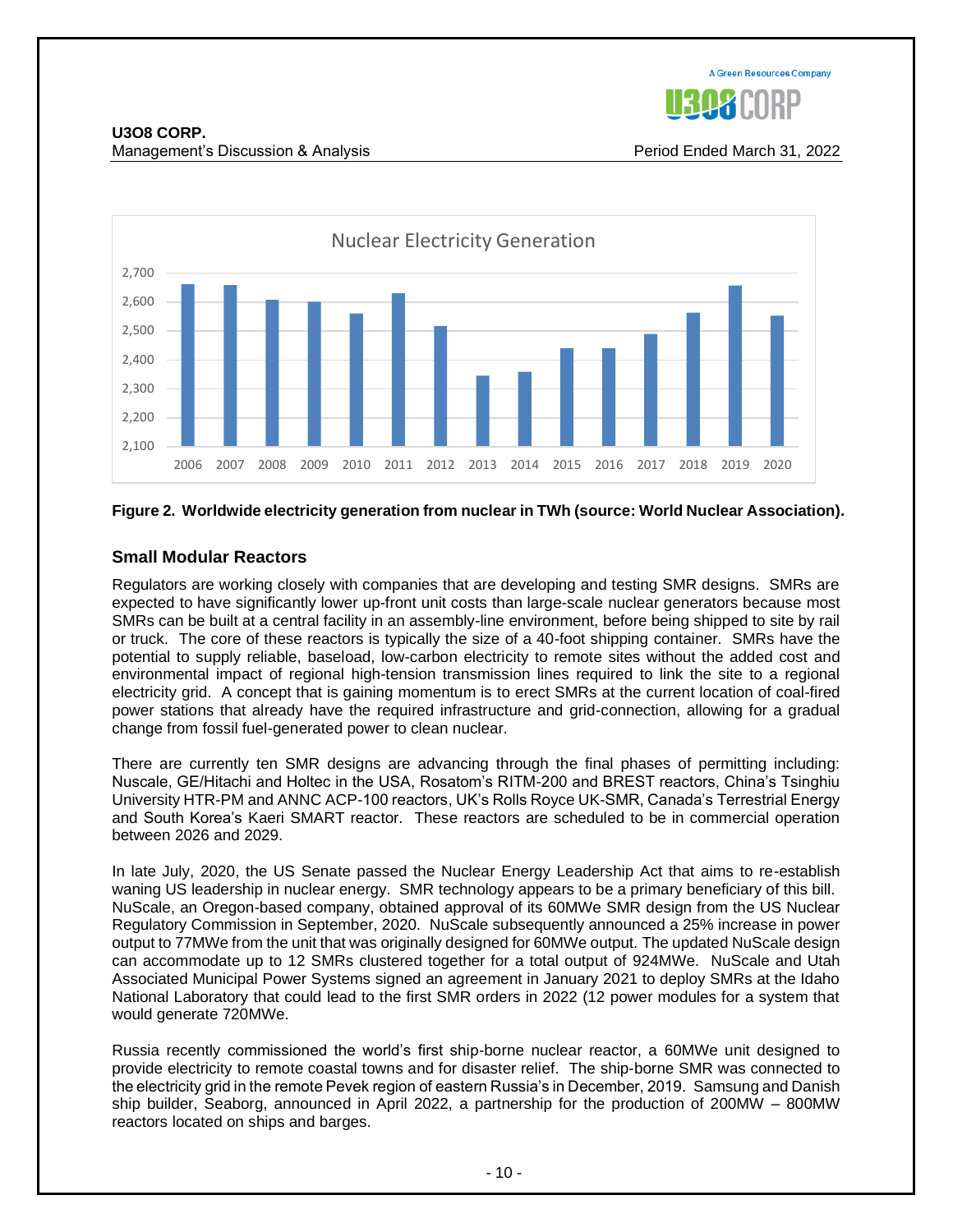

There is potential for ship-mounted reactors to provide charging stations along shipping routes as electrification starts to extend to parts of the maritime fleet. In March 2019, China launched a tender process for the construction of twin 25MW SMRs to power a 30,000 tonne ship – a move that could mark the first step in a fundamental shift in the way cargo ships are powered.

In October 2021, the US Air Force confirmed that the Eielson air base in Alaska has been selected to host the Force's first microreactor that has a 5Mwe output. Eielson is currently powered by a coal-fired power station.

Ontario Power Generation is considering the deployment of one of three SMR designs at its Darlington nuclear reactor site.

# **Use of Small Modular Reactors in Mining Operations**

In September 2021, a pair of ship-borne SMR's were ordered for the development of the Baimskaya coppergold deposit in eastern Russia. Each ship will produce 200MWe at a cost of approximately US\$0.083 per kWh.

In October 2021, it was announced that another RITM-200 SMR will be used to power a new mine at Kyuchus in the Russian Arctic. The mine plan calls for 35Mwe and the regional government has agreed to take approximately 50Mwe from the plant. The permit for construction of the SMR is expected in 2024.

# **Battery Commodities**

Energy storage for variable output renewables and electric vehicles is drawing attention to the commodities required for batteries as many countries strive to reduce their carbon footprint. Bloomberg has recently highlighted the importance of other battery commodities apart from those that have been in the limelight for the last couple of years, namely lithium and cobalt (Fig. 3). Demand for nickel and phosphorous is predicted to increase significantly as a result of battery demand.



**Figure 3. Estimated increase in demand for the principal commodities used in battery manufacture (source: Bloomberg).**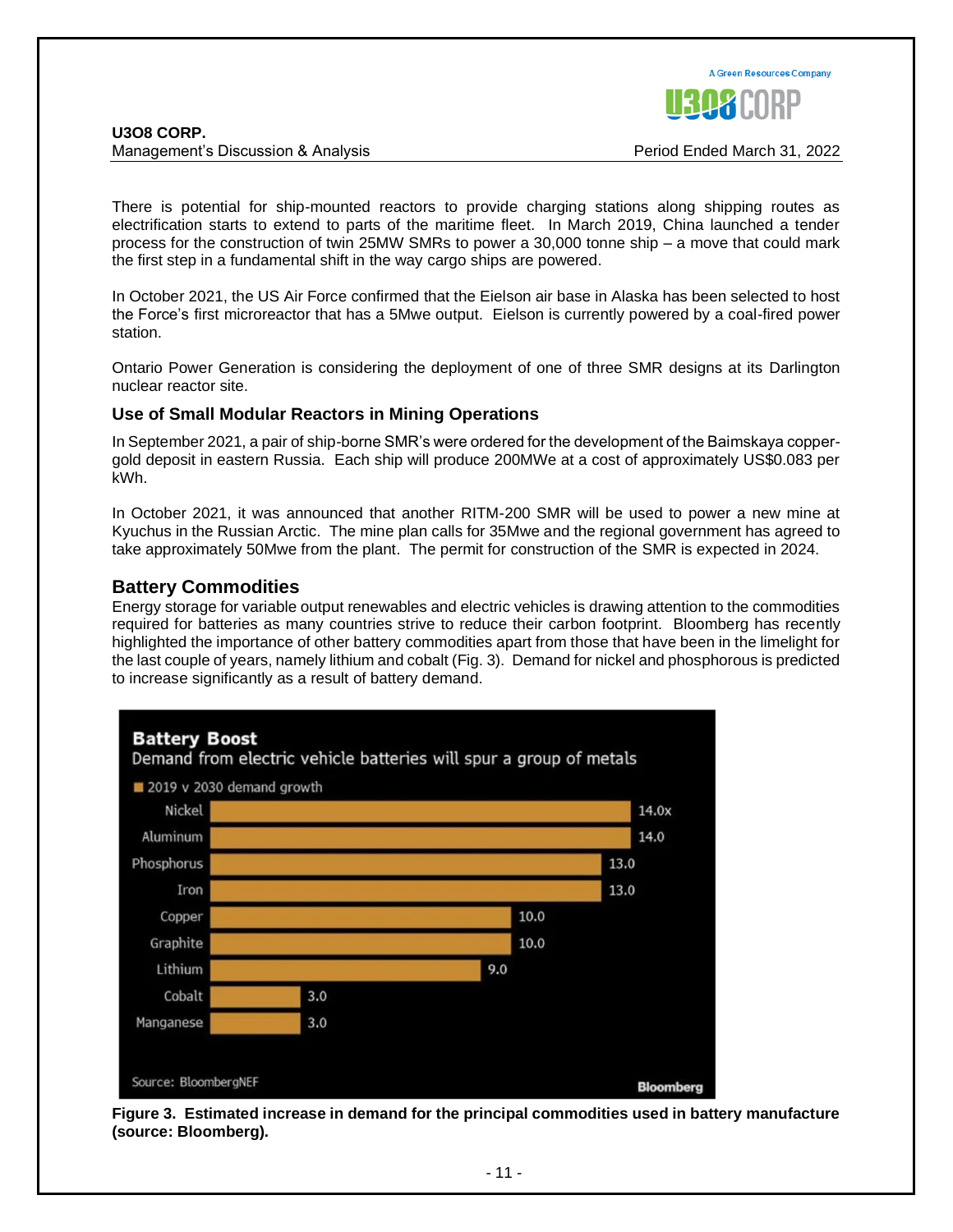The Company's Berlin Deposit contain vanadium. Currently, over 90% of the world's vanadium demand is from the steel alloy industry since adding just two pounds of vanadium to a tonne of steel doubles the strength of the steel. China now requires higher building construction standards to mitigate structural damage caused by earthquakes and vanadium steel is now required for rebar.

Demand is rising in the energy storage industry with the battery sector's consumption is estimated to be growing at 6%-8% CGAR. Vanadium demand for batteries is principally from VRFBs, but also from certain types of lithium-ion batteries such as the lithium-ion vanadium phosphate ("LVP") type. Some estimates are that global demand for VRBs will reach US\$4 billion by 2028 [\(https://www.labnews.co.uk/article/2030898/go-with-the-flow-transition-to-vanadium-batteries-is](https://www.labnews.co.uk/article/2030898/go-with-the-flow-transition-to-vanadium-batteries-is-gathering-pace)[gathering-pace\)](https://www.labnews.co.uk/article/2030898/go-with-the-flow-transition-to-vanadium-batteries-is-gathering-pace). VRFBs are large-scale batteries whose niche is electricity grid support where excess power can be stored during low demand periods and released back into the grid on demand. These typically transport-container sized units do not lose charge capacity significantly over time, as most lithium-ion batteries do, and are guaranteed for typically 20-25 years, after which the vanadium electrolyte can simply be pumped into a new battery and reused.

Several very large VRFB batteries are presently under construction; the largest being a 200MW / 800MWh battery system in Dalian in China, to store and regulate power delivery from wind turbines. These figures mean that the battery is designed to generate a maximum of 200MW for 4 hours or 100MW for 8 hours [\(https://www.en-former.com/en/china-builds-the-worlds-largest-lithium-free-battery\)](https://www.en-former.com/en/china-builds-the-worlds-largest-lithium-free-battery). This battery has the capacity, therefore, to power approximately 100,000 typical US homes for 8 hours. The footprint of VRFBs is approximately 50MW per hectare, so the 200MW system at Dalian covers approximately 4 hectares.

Other very large batteries being built in China include an integrated 100MW solar system linked to a 100MW/500MWh VRFB in an integrated power station in Xiangyang city in central China. Another large 100MW/400MWh VRFB system is being built in Yancheng in Jiangsu province in eastern China [\(https://www.argusmedia.com/en/news/2196733-vrfb-applications-to-boost-chinas-v-demand-correction\)](https://www.argusmedia.com/en/news/2196733-vrfb-applications-to-boost-chinas-v-demand-correction). Vanadium prices bottomed in early 2016, from which there was a dramatic increase to \$28/lb in November 2018, a peak from which it has settled to the current price of about \$10.60/lb.

# **Nickel**

Nickel is a component of many lithium-ion batteries (Figure 4), including NMC used in electric vehicles produced by Nissan, GM and BMW. The current nickel price is approximately US\$13.50/lb.

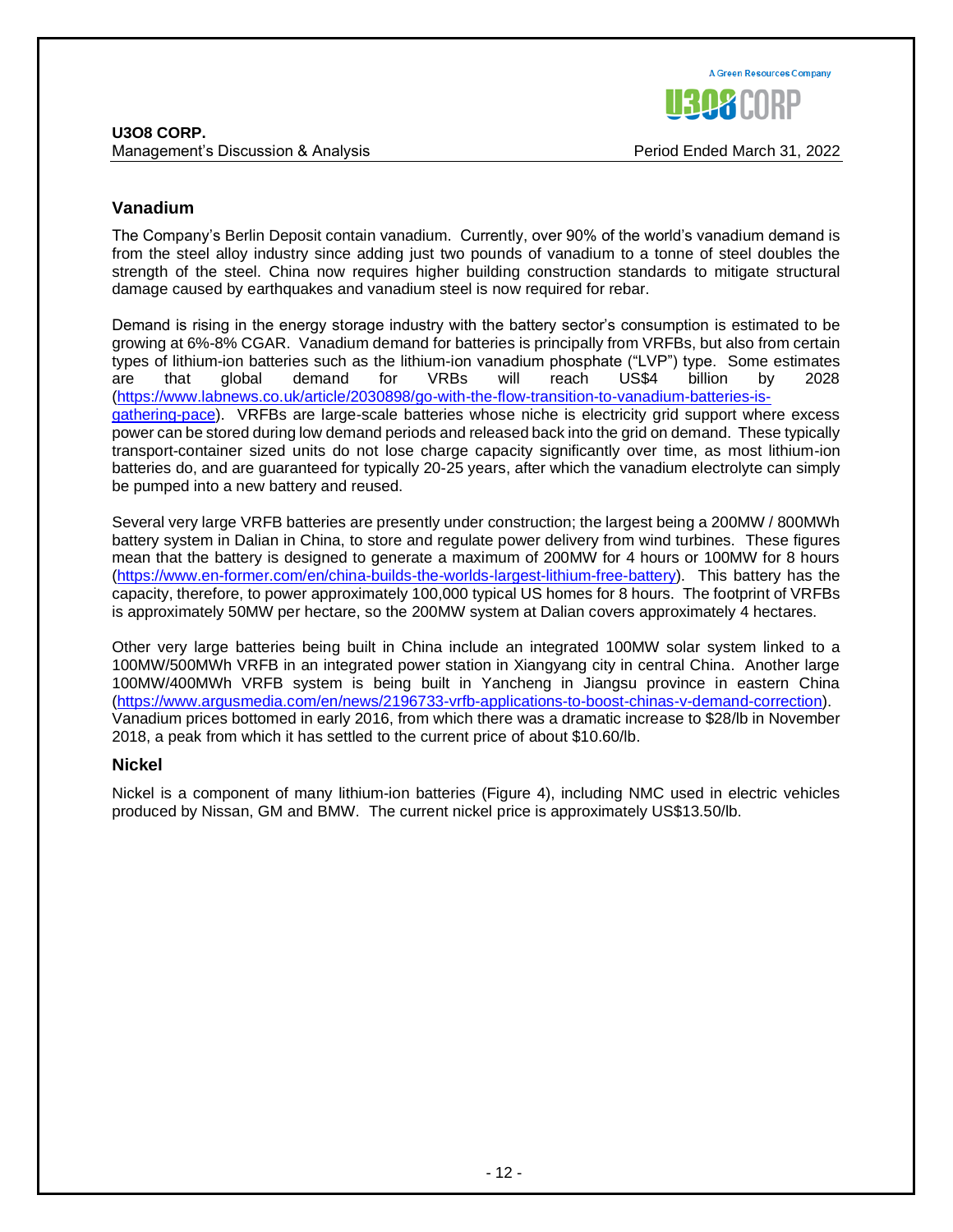



# Metal content by battery chemistry



# **Phosphate**

Phosphoric acid is gaining due recognition as a battery commodity as LFP lithium-ion batteries are recognized as safe and relatively cheap batteries. These batteries initially had relatively low energy densities, resulting in larger battery packs that were initially more suited to larger vehicles such as buses, a market targeted by BYD, China's large e-vehicle and battery manufacturer. Energy density has been improving rapidly, with new versions of the LFP attaining energy densities of 210 watt-hours per kilogram ("Wh/kg"), with projections of even higher energy densities of 260Wh/kg being reached in 2022 [\(https://insideevs.com/news/481770/guoxuan-210-whkg-lfp-battery-cells/\)](https://insideevs.com/news/481770/guoxuan-210-whkg-lfp-battery-cells/). In addition to the LFP reaching similar energy densities to nickel- and cobalt-based lithium-ion batteries, they are also thermally far more stable, with the risk of fires from the LFPs being minimal in comparison to other types of lithium-ion batteries [\(https://www.powertechsystems.eu/home/tech-corner/safety-of-lithium-ion-batteries/\)](https://www.powertechsystems.eu/home/tech-corner/safety-of-lithium-ion-batteries/). VW has taken a 26% equity stake in the company that has attained this 210Wh/kg energy density, and Tesla is using LFPs in its Model 3 worldwide and in all cars manufactured in China. In late October, 2021, Tesla announced that it is switching to the LFP battery for all standard-range Model Y's from the NCA lithium-ion battery. BYD has been using LFP batteries for years [\(https://www.argusmedia.com/en/news/2108271-chinas-byd](https://www.argusmedia.com/en/news/2108271-chinas-byd-tesla-release-evs-using-lfp-batteries)[tesla-release-evs-using-lfp-batteries\)](https://www.argusmedia.com/en/news/2108271-chinas-byd-tesla-release-evs-using-lfp-batteries). LFPs are now being used by VW and Ford as well [\(https://www.environmentalleader.com/2021/08/ford-vw-tesla-lean-in-to-lfp-battery-technology-for-evs/\)](https://www.environmentalleader.com/2021/08/ford-vw-tesla-lean-in-to-lfp-battery-technology-for-evs/).

In terms of cost, LFPs are the first lithium-ion batteries to be priced below US\$100/kWh, the price at which e-vehicles are projected to be price-competitive with internal combustion engine vehicles. LFPs are being produced at a price of approximately US\$80/kWh and the price expected to decrease further in 2022 [\(https://www.environmentalleader.com/2021/08/ford-vw-tesla-lean-in-to-lfp-battery-technology-for-evs/\)](https://www.environmentalleader.com/2021/08/ford-vw-tesla-lean-in-to-lfp-battery-technology-for-evs/). Lithium-ion battery demand is expected to surpass 2 tetrawatt-hours ("TWh") by 2030, resulting in a projected increase in demand, from 2021 levels, of 13 times for phosphorous for LFP batteries (Figure 3). The LFP share of lithium-ion batteries is also growing relative, especially, to NMC batteries (Figure 5, [\(https://www.canarymedia.com/articles/the-many-varieties-of-lithium-ion-batteries-battling-for-market](https://www.canarymedia.com/articles/the-many-varieties-of-lithium-ion-batteries-battling-for-market-share/)[share/\)](https://www.canarymedia.com/articles/the-many-varieties-of-lithium-ion-batteries-battling-for-market-share/).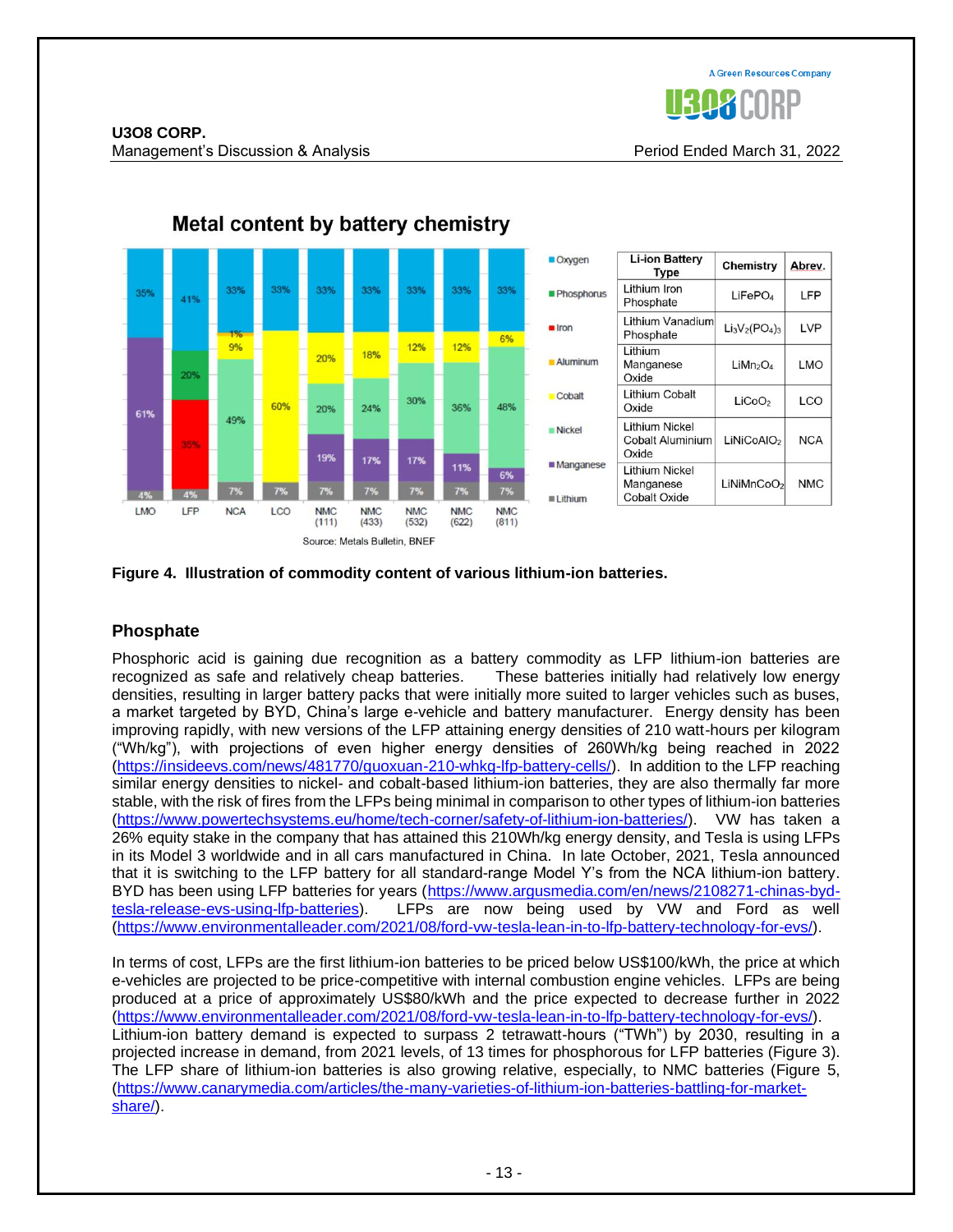

**U3O8 CORP.** Management's Discussion & Analysis Period Ended March 31, 2022



**Figure 5. Projected market share of different types of lithium-ion battery (**[https://www.canarymedia.com/articles/the-many-varieties-of-lithium-ion-batteries-battling-for-market](https://www.canarymedia.com/articles/the-many-varieties-of-lithium-ion-batteries-battling-for-market-share/)[share/\)](https://www.canarymedia.com/articles/the-many-varieties-of-lithium-ion-batteries-battling-for-market-share/).

The current phosphoric acid price is approximately US\$1,400 per tonne.

# **Financial Risk**

Although U3O8 Corp. raised funds in 2018 to advance its projects at a slow pace, recent trends in the financial and commodity markets limited the Company's ability to develop and/or further explore its assets. Operations in 2020, 2019 and 2018 were financed via a loan from one of the Directors. This has ensured that the capital structure of the Company has remained tight. During the March 2021 quarter, a nonbrokered private placement was done to allow the Company to progress its Berlin Project in light of the strengthening uranium and battery commodities market. During 2021, the Company sold its Laguna Salada Project in Argentina, reporting a \$1.9 million gain on the sale. Appreciation of the shares received as partial consideration for the proceeds resulted in a further \$0.5 million increase. Subsequent to March 31, 2022, the Company received a further \$1.0 million payment in share consideration from the buyer as the result of a contingency payment related to uranium prices. Management monitors economic conditions and estimates their impact on the Company's operations and incorporates these estimates in short-term operating and longer-term strategic decisions. See "Risk Factors" below.

# **Technical Disclosure**

Dr. Richard Spencer, President and CEO of the Company, is a "qualified person" as defined by NI 43- 101. Dr. Spencer has supervised the preparation of, and verified, all technical information contained in this MD&A related to the Company's projects in South America.

# **Selected Annual Financial Information**

Selected annual financial information for the Corporation is summarized in Table 4.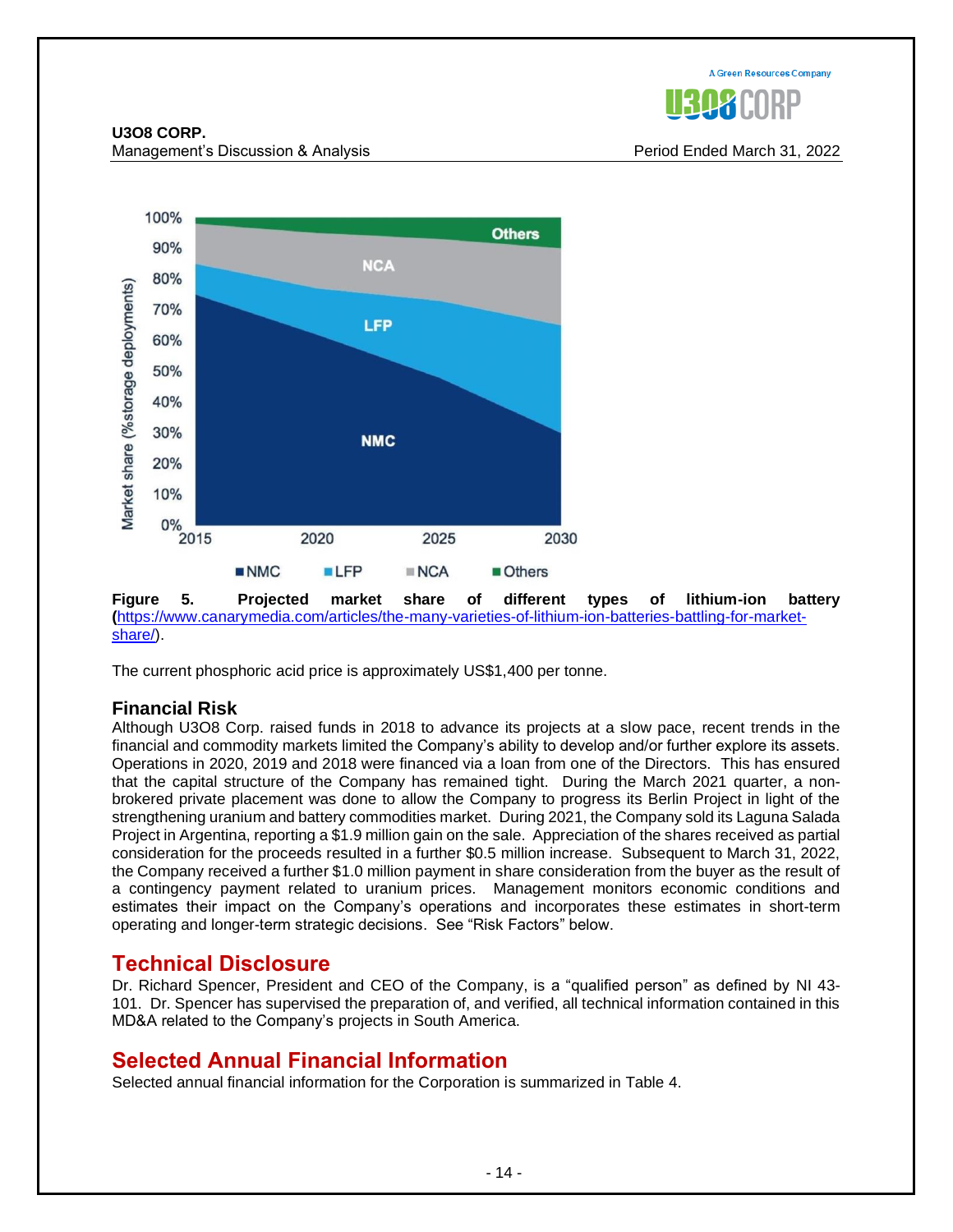| For Year Ended December 31,                             | 2021        | 2020     | 2019                        |
|---------------------------------------------------------|-------------|----------|-----------------------------|
| Net gain (loss)                                         | \$901,831   |          | $$(383,308)$ $$(3,581,365)$ |
| Net gain (loss) per share (basic and<br>fully diluted)* | \$0.03      | \$(0.02) | \$(0.16)                    |
| As at December 31,                                      | 2021        | 2020     | 2019                        |
| Total assets                                            | \$2,904,880 | \$7,649  | \$99,453                    |

#### *Table 4. Selected annual financial information for U3O8 Corp.*

*(\*) U3O8 Corp. did not have any loss before discontinued operations or extraordinary items for each period presented. Per share results restated to reflect the share consolidation which occurred in September 2017.*

# **Summary of Quarterly Results**

The results for the eight most recent quarters have been prepared in accordance with IFRS as listed in Table 5.

| Three Months Ended (*) | <b>Net Gain (Loss)</b> | <b>Basic and Diluted</b><br><b>Loss Per Share</b><br>(\$) |
|------------------------|------------------------|-----------------------------------------------------------|
| 2022 March 31          | \$ (411, 465)          | \$(0.01)                                                  |
| 2021 December 31       | (385, 106)             | (0.01)                                                    |
| 2021 September 30      | (200, 375)             | (0.01)                                                    |
| 2021 June 30           | 1,724,610              | 0.06                                                      |
| 2021 March 31          | (237, 298)             | (0.01)                                                    |
| 2020 December 31       | 17,950                 | 0.00                                                      |
| 2020 September 30      | (128, 816)             | (0.01)                                                    |
| 2020 June 30           | (117, 393)             | (0.01)                                                    |
| 2020 March 31          | (155, 049)             | (0.01)                                                    |

*Table 5. Summary of quarterly results, U3O8 Corp.*

(\*) U3O8 Corp. did not have any income (loss) before discontinued operations or extraordinary items for each period presented. U3O8 Corp. is an advanced exploration company focused on defining mineral resources, establishing the economic viability of these deposits, and advancing them towards production. At this time, commodity market fluctuations have no direct impact on the Company's results or operations but influence the exploration approach based on the Company's ability to raise capital to advance its projects. The Company's policy is to expense its exploration costs. Having completed a PEA that confirms the economic viability of the Berlin Deposit, further exploration has been minimized to conserve cash.

# **Results of Operations for the Three Months ended March 31, 2022 and 2021**

In the three months ended March 31, 2022, U3O8 Corp.'s net loss was \$411,465 or \$0.01 per share (Q1 2021 – net loss of \$237,298 or \$0.01 per share).

Exploration expense for the three months ended March 31, 2022 were the same as those in the three months ended March 31, 2021, as costs were incurred to advance the metallurgy and return to the field at the Berlin Project (Table 6).

Colombia exploration expenses in the three months to March 31, 2022 were \$123,081 (three months to March 31, 2021 - \$27,328). The Company is preparing to re-engage exploration on the Berlin project and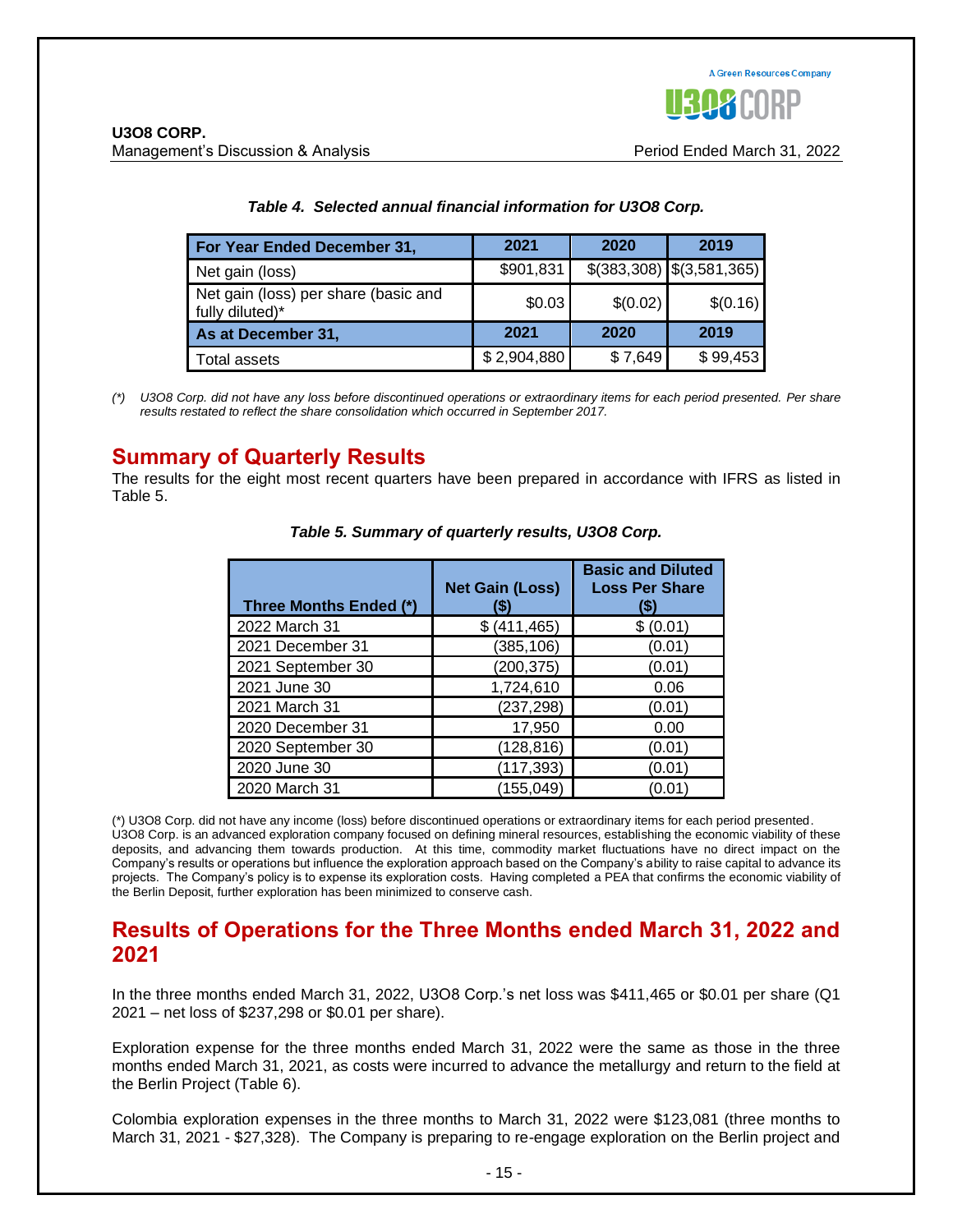

is spending in advance of entering the field again. Late in the March 31, 2021 quarter, the Company engaged in a study to determine the effectiveness of membrane technology to reduce both capex and opex relative to revenue at Berlin, as compared to the results reported in the PEA. If successful, this technology could improve the project economics.

Work in Colombia in 2021 was focussed on re-establishing administrative services in the country, in advance of field work, while the Property continued on care and maintenance. The Company accrued \$1.0M of expected expenses related to bringing the properties into good standing. This amount is currently being negotiated with the Colombian government and is subject to change. In Q1 2021, the Company commenced a study to determine the potential effects of using membrane technology at the Berlin Project. Membranes could reduce both capex and opex relative to revenue at the Project, as compared with the results reported in the PEA. Other exploration costs in Colombia and Argentina were low in both periods as a result of continued curtailment of expenditures. In 2020, COVID-19 related country-wide shutdowns in Argentina and Colombia curtailed potential for significant fieldwork.

Argentine exploration expenses in the three months to March 31, 2022 were \$9,542, (three months to March 31, 2021 - \$110,282). Expenditure focused on maintaining the Company's exploration concessions that lie outside of the Laguna Salada Project, in good standing.

| <b>Three Months Ended</b><br><b>March 31, 2022</b> | <b>Concessions</b><br>outside of<br>Laguna<br><b>Salada</b><br><b>Project</b><br><b>Argentina</b> | <b>Berlin</b><br><b>Project</b><br><b>Colombia</b> | <b>Total</b> |
|----------------------------------------------------|---------------------------------------------------------------------------------------------------|----------------------------------------------------|--------------|
|                                                    |                                                                                                   |                                                    |              |
| Administrative expense                             | 9,542<br>\$                                                                                       | \$123,081                                          | \$132,623    |
| Salaries and benefits                              |                                                                                                   | -                                                  |              |
| <b>Total location costs</b>                        | 9,542                                                                                             | 123,081                                            | 132,623      |
| <b>Total field costs</b>                           |                                                                                                   |                                                    |              |
| Loss on equipment                                  | ۰                                                                                                 | ۰                                                  |              |
| <b>Exploration expense</b>                         |                                                                                                   |                                                    |              |
| Impairment                                         | ۰                                                                                                 |                                                    |              |
| Total                                              | \$9,542                                                                                           | \$123,081                                          | \$132,623    |

*Table 6. Exploration spending for the three months ending March 31, 2022 and 2021.*

| <b>Three Months Ended</b><br>March 31, 2021 | Laguna<br><b>Salada</b><br><b>Project</b><br><b>Argentina</b> | <b>Berlin Project</b><br><b>Colombia</b> | <b>Total</b> |
|---------------------------------------------|---------------------------------------------------------------|------------------------------------------|--------------|
|                                             |                                                               |                                          |              |
| Administrative expense                      | 7,188                                                         | \$8,790                                  | \$15,978     |
| Salaries and benefits                       | 18,860                                                        | -                                        | 18,860       |
| <b>Total location costs</b>                 | 26,048                                                        | 8,790                                    | 34,838       |
| <b>Total field costs</b>                    | 84,231                                                        | 18,538                                   | 102,772      |
| Stock-based compensation                    |                                                               | ۰                                        |              |
| Amortization                                |                                                               | -                                        |              |
| <b>Total</b>                                | \$110,282                                                     | \$27,328                                 | \$137,610    |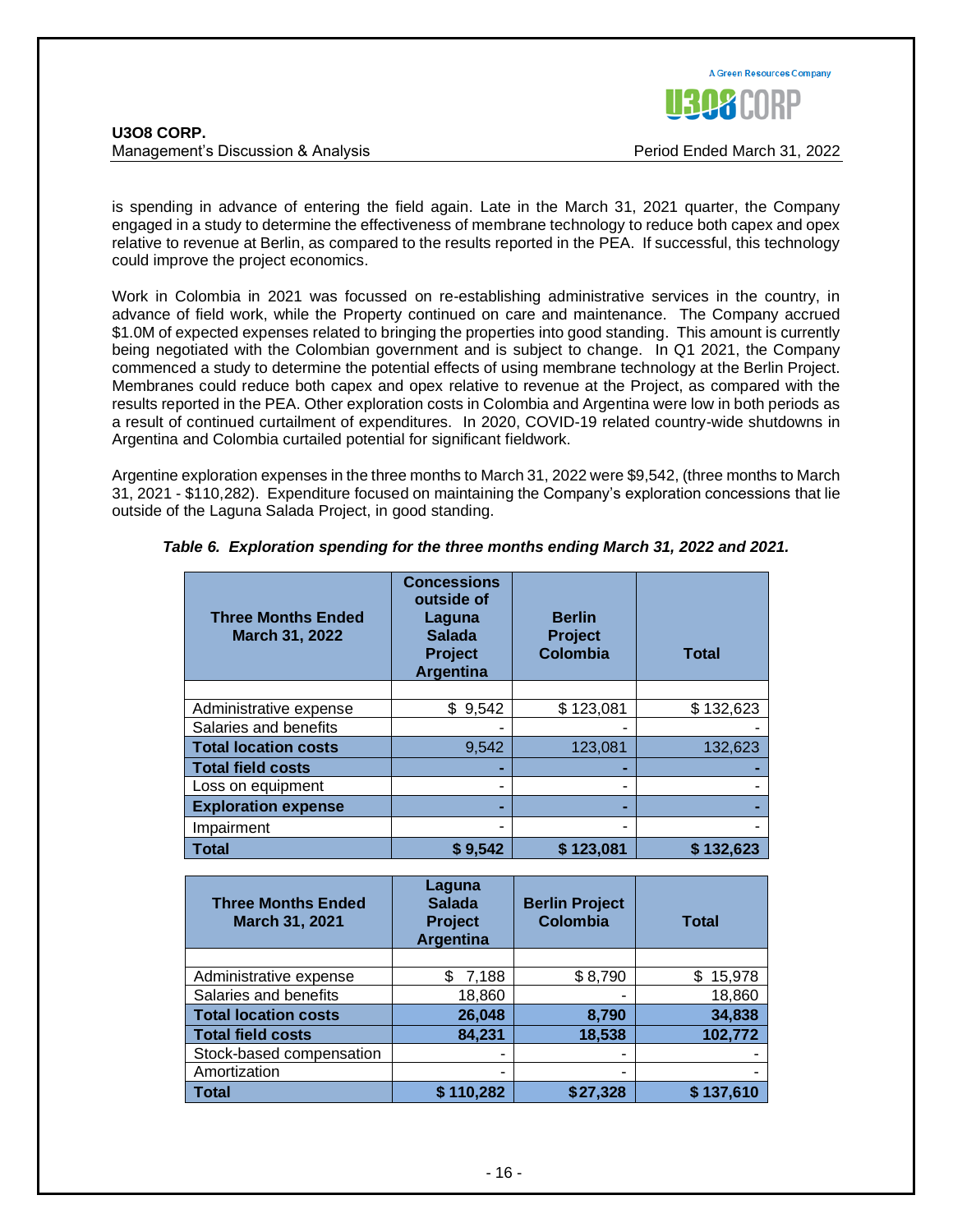

General and administrative ("G&A") expenses decreased slightly at \$63,363 for Q1, 2022 (Q1, 2021 – \$72,410). The non-cash stock-based compensation expense in Q1 2022 was lower as the Company did not grant options in 2021.

The Company recognized a mark-to-market loss of \$131,757 in Q1 2022 on its holding of CUR shares.

Interest expense related to the loan and increased as the loan balance increased.

A foreign exchange loss of \$64,122 in Q1, 2022 (Q1, 2021 – loss of \$7,678) was due mostly to the strength in the Colombia Peso relative to the Canadian Dollar.

In March 2022 the uranium price exceeded US\$50 per pound, triggering a payment of \$505,000. The Company elected at this time to exercise its payment option and received a further \$250,000 for the contingent payment related to the each of the remaining US\$75 per pound and US\$100 per pound thresholds. The \$1,005,000 payment related to uranium price performance was settled with the issue by CUR to the Company of 374,441 common shares on April 14, 2022.

# **Liquidity and Capital Resources**

U3O8 Corp. is an exploration company that does not have operating revenues and therefore it must utilize its current cash reserves, income from investments, funds obtained from the exercise of stock options and warrants and other financing transactions, to support planned exploration programs, to fund any further development activities and to meet ongoing obligations.

At March 31, 2022 total cash was \$1,334,076 (December 31, 2021 – \$796,710) and the working capital was \$369,795 (December 31, 2021 – \$97,190 working capital). The March 31, 2022 working capital included accounts payable and accrued liabilities of \$1,740,117 (December 31, 2021 – \$1,610,012) and a loan with accrued interest payable of \$1,216,766 (December 31, 2021 – \$1,197,166). The principal current liabilities at March 31, 2022 included:

- Approximately \$730,000 for unpaid salaries to senior management.
- The Company reported a loan to a related party of \$1,216,766 at March 31, 2022 (December 31, 2022 - \$1,197,166). The loan bears interest at an 8% annual rate, payable in cash and/or shares at the lender's discretion. Subsequent to March 31, 2022, the Company repaid \$1,000,000 of this loan.

On March 22, 2021, the Company closed a \$1,000,000 private placement. The proceeds of the loan were intended to be spent as shown in Table 8.

#### *Table 8. Use of proceeds from the \$1,000,000 placement.*

|                             | <b>Plan</b> | <b>Spent</b> |
|-----------------------------|-------------|--------------|
| <b>Placement costs</b>      | 100,000     | \$53,830     |
| Critical payables           | 219,000     | 219,000      |
| Berlin Project (Colombia)   | 156,000     | 122,409      |
| Argentina critical payables | 25,000      | 25,000       |
| Operating expenses          |             | 281,409      |
| General working capital     | 500,000     |              |
| Cash remaining              |             | 298,352      |
|                             | \$1,000,000 | \$1,000,000  |

The funds allowed the Company to fulfill key commitments on projects and to meet ongoing obligations in the normal course of business.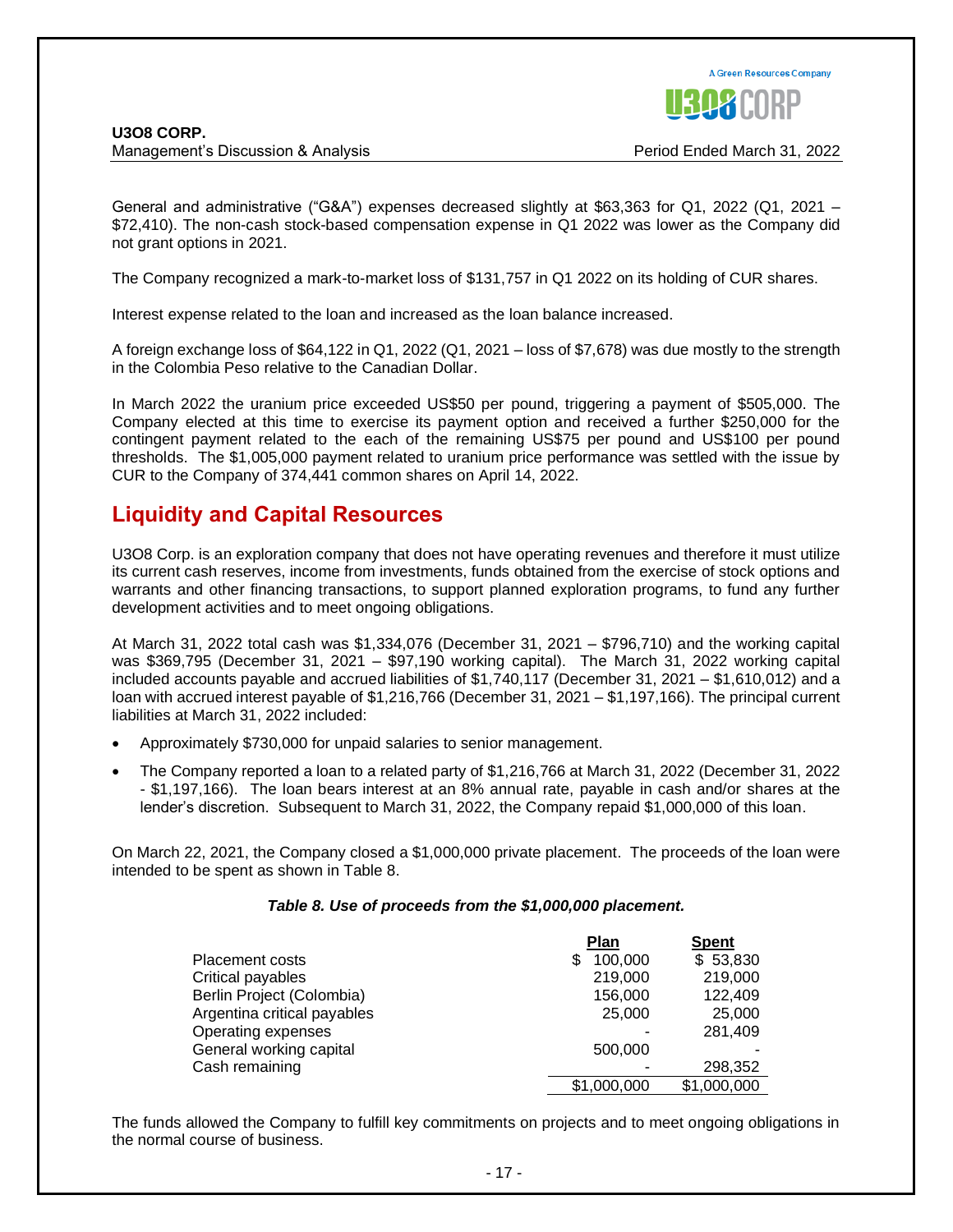As of the date of this MD&A, U3O8 Corp. has issued and outstanding and fully diluted shares as indicated in Table 9. The full exercise of all options could raise approximately \$0.2 million.

|                      | May 18, 2022 | Mar. 31, 2022 | Dec. 31, 2021 |
|----------------------|--------------|---------------|---------------|
| Common Shares        | 35,509,507   | 35,509,507    | 32,088,156    |
| Warrants             | -            |               | 5,874,141     |
| <b>Stock Options</b> | 1,223,000    | 1,223,000     | 1,223,000     |
| Fully diluted        | 36,732,507   | 36,732,507    | 39,185,297    |

## *Table 9. Corporate equity structure.*

U3O8 Corp.'s credit and interest rate risk is limited to interest-bearing assets of cash deposits. Accounts payable and accrued liabilities are short-term and non-interest bearing. The Company's liquidity risk with financial instruments is minimal as excess cash is held in major Canadian chartered banks. In addition, amounts receivable are composed mainly of federal Harmonized Sales Tax (Canada) recoveries, deposits with service providers and balances owing from related parties.

While the Company has been able to raise funds as needed, further financings will be required in 2022 to develop the Company's property, to meet ongoing obligations and discharge its liabilities in the normal course of business. Long-term financial success requires that the Company develops operational cash flow, which is dependent upon economically recoverable reserves as well as funding to bring such reserves into production. Materially all the Company's exploration activities are discretionary. Therefore, there is flexibility in terms of the pace and timing of exploration and how expenditures have been, or may be, adjusted, limited or deferred subject to current capital resources and potential to raise further funds. The Company will continue ongoing cost containment initiatives and manage its expenditures essential to the viability of its material Property. However, U3O8 Corp. will require additional funds from equity sources to meet current liabilities, maintain momentum and to complete the development of its Berlin Project, if warranted. The Company is currently pursuing multiple near-term and longer-term financing options including potential strategic investors, joint venture partnerships and merger opportunities. There is no assurance that funds can be raised upon terms acceptable to the Company, or at all. Accordingly, the Company's financial statements have been prepared on a going concern basis. Material adjustments could be required if the Company cannot obtain adequate financing. See "Risks Factors" below.

# **Related Party Transactions**

Transactions between the Company and its subsidiaries, which are related parties of the Company, have been eliminated on consolidation and are not disclosed in this note. Related parties include the Board of Directors, close family members and enterprises which are controlled by these individuals as well as certain persons performing similar functions.

The related party transactions into which U3O8 Corp. has entered are shown in Table 10.

## *Table 10. Summary of U3O8 Corp.'s related parties.*

| Three months ended March 31, | 2022    | 2021    |
|------------------------------|---------|---------|
| John C. Ross Consulting (i)  | \$7.500 | \$7.500 |

(i) Chief Financial Officer ("CFO") fees expensed to a company controlled by the current CFO of the Company. At March 31, 2022, \$73,000 is included in amounts payable and other liabilities (December 31, 2021 - \$65,500).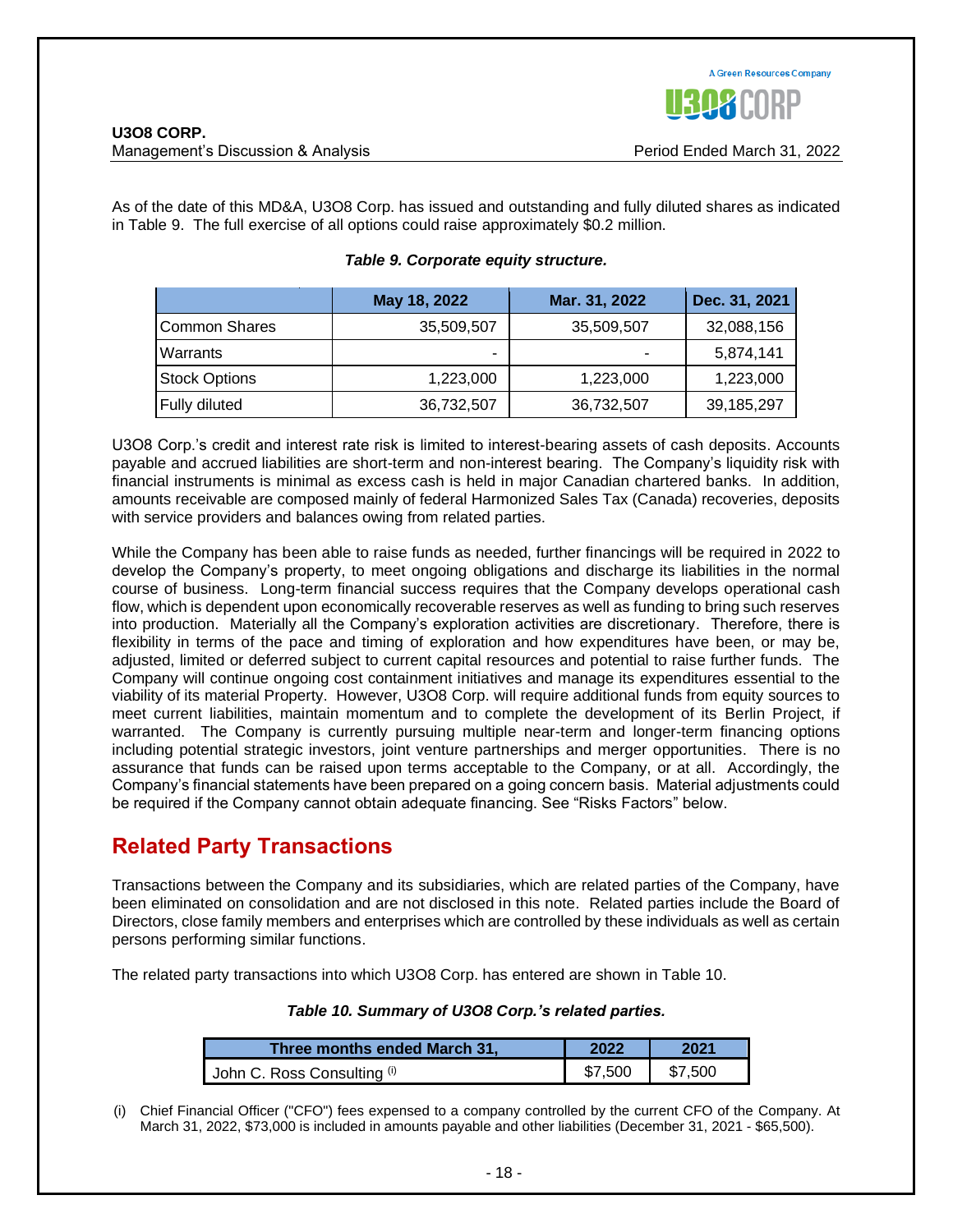

The Company defines its key management personnel as its Board of Directors, Chief Executive Officer ("CEO"), and CFO. Remuneration of U3O8 Corp.'s Directors and key management personnel for the threemonth period ended March 31, 2022 and 2021 is shown in Table 11.

## *Table 11. Summary of remuneration of Directors and key management personnel of the Company.*

| Three months ended March 31, | 2022    | 2021    |
|------------------------------|---------|---------|
| Salaries and benefits (i)    | -       |         |
| Stock-based compensation     | 1.288   | 9.278   |
| Total                        | \$1,288 | \$9,278 |

The Board of Directors does not have employment or service contracts with the Company. No director fees were accrued or paid during the three-month periods ended March 31, 2022 or 2021. The CEO of the Company was owed \$400,584 at March 31, 2022 (December 31, 2021 - \$400,584). Salaries and benefits of \$Nil in the three-month periods ended March 31, 2022 or 2021 excludes \$7,500 (2021 - \$7,500) expensed to the CFO. In addition, a Director of the Company was owed \$20,400 as at March 31, 2022 (December 31, 2021 - \$20,400).

During the period ended March 31, 2022 and December 31, 2021, a company with a common director charged the Company \$Nil for general and administrative services at market rates. Previously, these general and administrative services were incurred in the normal course of business. At March 31, 2022, the Company owed \$41,000 to this company (December 31, 2021 - \$41,000).

The above noted transactions are in the normal course of business and are measured at the exchange amount as agreed to by the parties and approved by the Board of Directors in strict adherence to conflict of interest laws and regulations.

The above noted transactions are in the normal course of business and are measured at the exchange amount, as agreed to by the parties, and approved by the Board of Directors in strict adherence to conflict of interest laws and regulations.

At March 31, 2022, the Company had drawn \$980,000 on a credit facility provided by Bambazonke Holdings Ltd. ("Bambazonke"), pursuant to which Bambazonke agreed to lend the Company cash to fund working capital. Amounts outstanding under the loan payable will incur interest at a rate of 8% per annum and the principal and interest payable thereon will be repaid on a best efforts basis. Bambazonke is a company owned by a Director of the Company. Cumulative interest expense of \$236,766 for all periods to March 31, 2022 was included on the loan payable.

# **Off-Balance Sheet Arrangements**

As of the date of this filing, the Company does not have any off-balance sheet arrangements that have, or are reasonably likely to have, a current or future effect on the results of operations or financial condition of the Company, including, and without limitation, such considerations as liquidity and capital resources.

# **Proposed Transactions**

Early-stage discussions are in progress on possible business relationships regarding the Berlin Project in Colombia. In addition, the Company continues to evaluate properties and corporate opportunities. In its exploration for uranium, battery commodities and frac sands, the Company's exploration staff has identified precious metal targets that the Company has staked at minimal expense, and the Company may spin these assets out into a private precious metal company.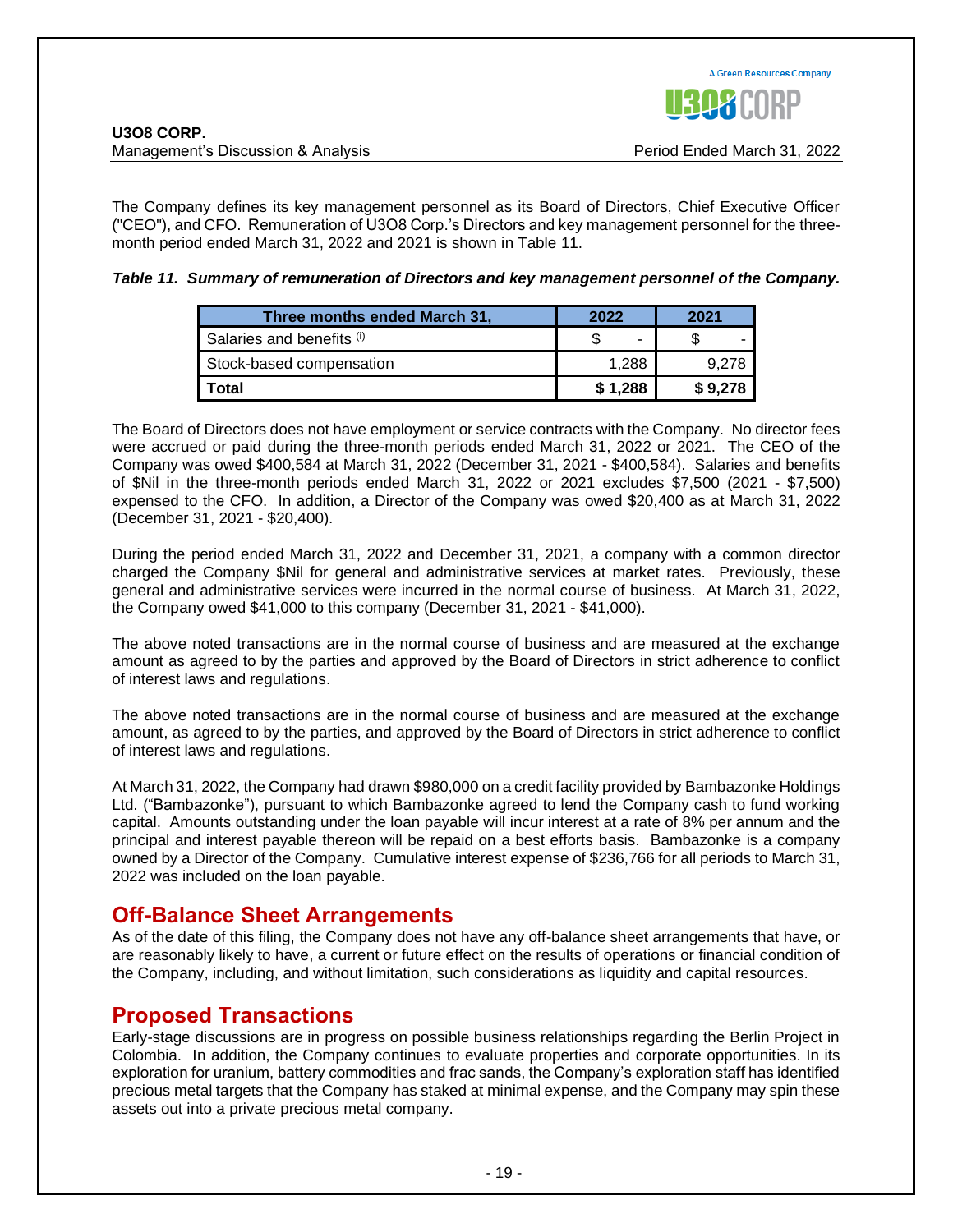# **Critical Accounting Estimates & Changes in Accounting Policies**

Significant assumptions about the future and other sources of estimation uncertainty that Management has made at the financial position reporting date, that could result in a material adjustment to the carrying amounts of assets and liabilities, relate to, but are not limited to, the following:

- The Company reviews its South American property interests for impairment based on results to date and when events and changes in circumstances indicate that the carrying value of the assets may not be recoverable. IFRS 6 - Exploration for and evaluation of mineral resources and IAS 36 – Impairment of assets requires the Company to make certain judgments in respect of such events and changes in circumstances, and in assessing their impact on the valuations of the affected assets.
- The estimated useful lives of equipment. Each significant component of an item of equipment is depreciated over its estimated useful life. Estimated useful lives are determined based on current facts and experience, and take into consideration the anticipated physical life of the asset, existing long-term sales agreements and contracts, current and forecasted demand, and the potential for technological obsolescence.
- Share-based payments expense. The Company measures its share-based payments expense by reference to the fair value of the stock options at the date at which they are granted. Estimating fair value for granted stock options requires determining the most appropriate valuation model which is dependent on the terms and conditions of the grant. This estimate also requires determining the most appropriate inputs to the valuation model including the expected life of the option, volatility, dividend yield, and rate of forfeitures.

# **Critical Accounting Judgements**

- Management's assessment of going concern and uncertainties of the Company's ability to raise additional capital and/or obtain financing to advance the mineral properties;
- Management applied judgment in determining the functional currency of the Company as Canadian Dollars and the functional currency of its subsidiaries, based on the facts and circumstances that existed during the period.
- Management's determination of no material restoration, rehabilitation and environmental exposure, based on the facts and circumstances that existed during the period.
- The measurement of income taxes payable and deferred income tax assets and liabilities requires Management to make judgments in the interpretation and application of the relevant tax laws. The actual amount of income taxes only become final upon filing and acceptance of the tax return by the relevant authorities, which occurs subsequent to the issuance of the consolidated financial statements.

# **Management of Capital**

U3O8 Corp. manages its capital to ensure that funds are available or are scheduled to be raised to provide adequate funds to carry out its defined exploration programs and to meet its ongoing administrative costs. However, the capital markets remain challenging for junior uranium exploration companies and there is no guarantee that funds can be raised on terms acceptable to the Company. The Company considers its capital to be equity, which comprises share capital, reserves and deficit, which at March 31, 2022, totalled 24,626 (December 31, 2021 – \$(247,467)).

This capital management is achieved by the Board of Directors' review and acceptance of exploration budgets that are achievable within existing resources and the timely matching and release of the next stage of expenditures with the resources made available from private placements or other means of raising funds.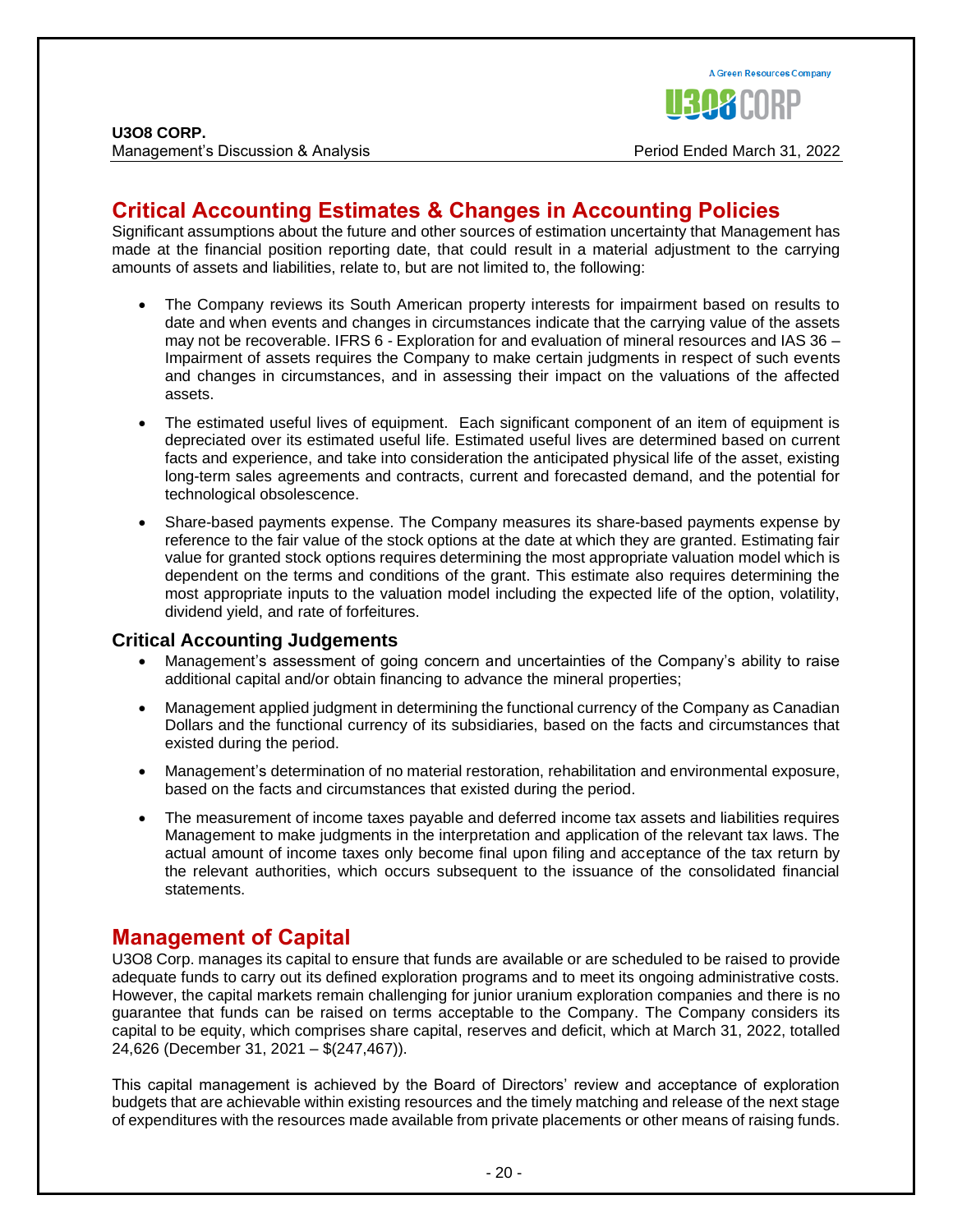

The Company's capital management objectives, policies and processes have remained unchanged during the three-month period ended March 31, 2022 and the twelve-month period ended December 31, 2021. The Company is not subject to any capital requirements imposed by a lending institution or regulatory body, other than Section 710 of the TSX Company Manual which requires adequate working capital or financial resources such that, in the opinion of TSX, the listed issuer will be able to continue as a going concern. TSX will consider, among other things, the listed issuer's ability to meet its obligations as they come due, as well as its working capital position, quick asset position, total assets, capitalization, cash flow and earnings as well as accountants' or auditors' disclosures in financial statements regarding the listed issuer's ability to continue as a going concern. As of March 31, 2022 and December 31, 2021, the Company was not compliant with these TSX requirements. The Company was delisted from the TSX on February 26, 2020 and was concurrently listed on the NEX platform of the TSX-V.

Subsequent to March 31, 2022, the Company has applied to be re-admitted to the TSX-V.

Management reviews its capital management approach on an ongoing basis and believes that this approach, given the Company's size, is appropriate.

# **Internal Controls Over Financial Reporting and Disclosure Controls and Procedures**

There were no significant changes in the Company's internal controls over financial reporting and disclosure controls and procedures subsequent to March 31, 2022, being the date the CEO and CFO evaluated such internal controls, nor were there any significant deficiencies in the Company's internal controls identified requiring corrective actions.

The Company's Management, with the participation of its CEO and CFO, has evaluated the effectiveness of the Company's internal controls over financial reporting and disclosure controls and procedures. Based on that evaluation, the Company's CEO and CFO have concluded that, as of the end of the period covered by this report, the Company's disclosure controls and procedures and internal controls over financial reporting were effective to provide reasonable assurance that the information required to be disclosed by the Company in reports that it files is recorded, processed, summarized and reported, within the appropriate time periods.

The Company's Management, including the CEO and the CFO, does not expect that its disclosure controls and internal controls over financial reporting will prevent or detect all errors and fraud. A cost-effective system of internal controls, no matter how well conceived or operated, can provide only reasonable, not absolute, assurance that the objectives of the internal controls over financial reporting are achieved.

# **Financial Instruments**

U3O8 Corp.'s activities expose it to a variety of financial risks including credit risk, liquidity risk and market risk (including interest rate, foreign exchange rate, and uranium and battery commodity price risk).

Risk management is carried out by Management with guidance from the Audit Committee under policies approved by the Board of Directors. The Board of Directors also provides regular guidance for overall risk management.

# **Credit Risk**

Credit risk is the risk of loss associated with a counterparty's inability to fulfill its payment obligations. U3O8 Corp.'s credit risk is primarily attributable to cash and amounts receivable. Most of the Company's cash is held with major Canadian chartered banks and financial institutions in South America, from which Management believes the risk of loss to be minimal.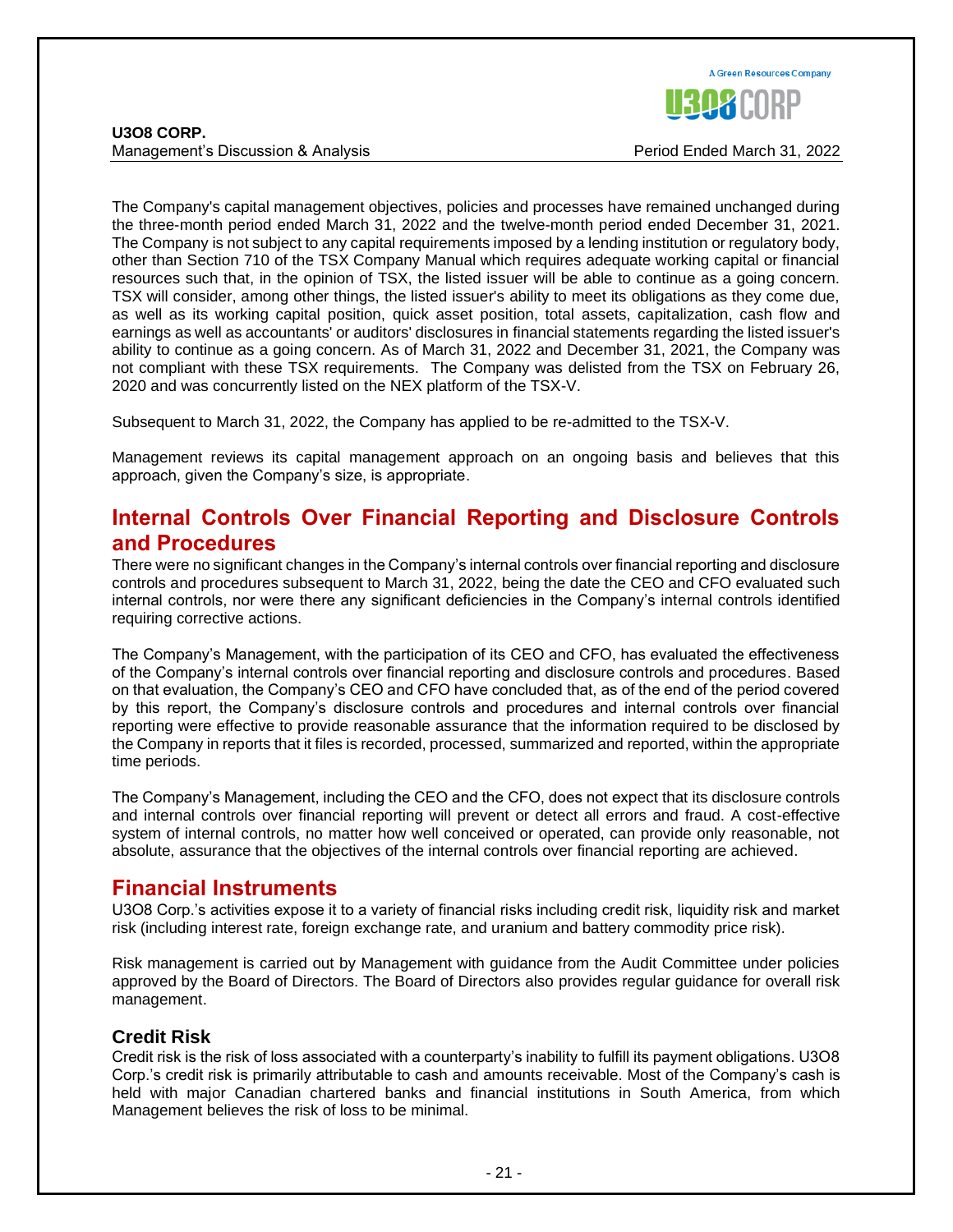

Financial instruments included in accounts receivable consist of sales tax receivable from government authorities in Canada Management believes that the credit risk with respect to financial instruments included in accounts receivable is minimal.

# **Liquidity Risk**

Liquidity risk is the risk that U3O8 Corp. will not have sufficient cash resources to meet its financial obligations as they come due. The Company's liquidity and operating results may be adversely affected if its access to the capital market is hindered, whether as a result of a downturn in stock market conditions generally or related to matters specific to the Company. Cash flow is primarily from the Company's financing activities.

As at March 31, 2022, U3O8 Corp. had total cash of \$1,334,076 (December 31, 2021 - \$796,710) to settle current liabilities of \$2,956,883 (December 31, 2021 - \$2,807,178). Current liabilities included approximately \$730,000 related to senior Management salaries. Its current financial liabilities have contractual maturities of less than 30 days and are subject to normal trade terms, except the loan payable. The Company regularly evaluates its cash position to ensure preservation and security of capital as well as maintenance of liquidity. The Company will need to secure additional financing to meet its ongoing obligations. However, there is no assurance that it will be able to do so. See "Liquidity and Capital Resources" above.

# **Market Risk**

#### **Interest Rate Risk**

U3O8 Corp. has cash balances and its debt bears interest at a fixed rate. Its current policy is to invest excess cash in guaranteed investment certificates or interest-bearing accounts of major Canadian chartered banks. The Company regularly monitors compliance to its cash management policy.

## **Foreign Currency Risk**

U3O8 Corp.'s functional and reporting currency is the Canadian Dollar and major purchases are transacted in Canadian Dollars. As of March 31, 2022, the Company funds certain operations, exploration and administrative expenses in Colombia on a cash call basis using US Dollar currency converted from its Canadian Dollar bank accounts held in Canada. The Company maintains US Dollar bank accounts in Canada and Barbados, Colombian Peso accounts in Colombia. U3O8 Corp. is subject to gains and losses from fluctuations in the US Dollar, and the Colombian Peso against the Canadian Dollar.

## **Price Risk**

The Company is exposed to price risk with respect to equity prices. Equity price risk is defined as the potential adverse impact on the Company's earnings due to movements in individual equity prices or general movements in the level of the stock market.

## **Commodity Price Risk**

U3O8 Corp. is exposed to price risk with respect to uranium and battery commodity prices. Commodity price risk is defined as the potential adverse impact on earnings due to the price and volatility of uranium, phosphate, vanadium, nickel and REE. The Company closely monitors the prices of these commodities to determine the appropriate course of action to be taken in terms of exploration expenditures and to ensure that its focus is on projects that have potential cost production profiles consistent with the longer-term price projections related to forecast demand and supply. Further discussion on commodity prices may be found under "Trends" above.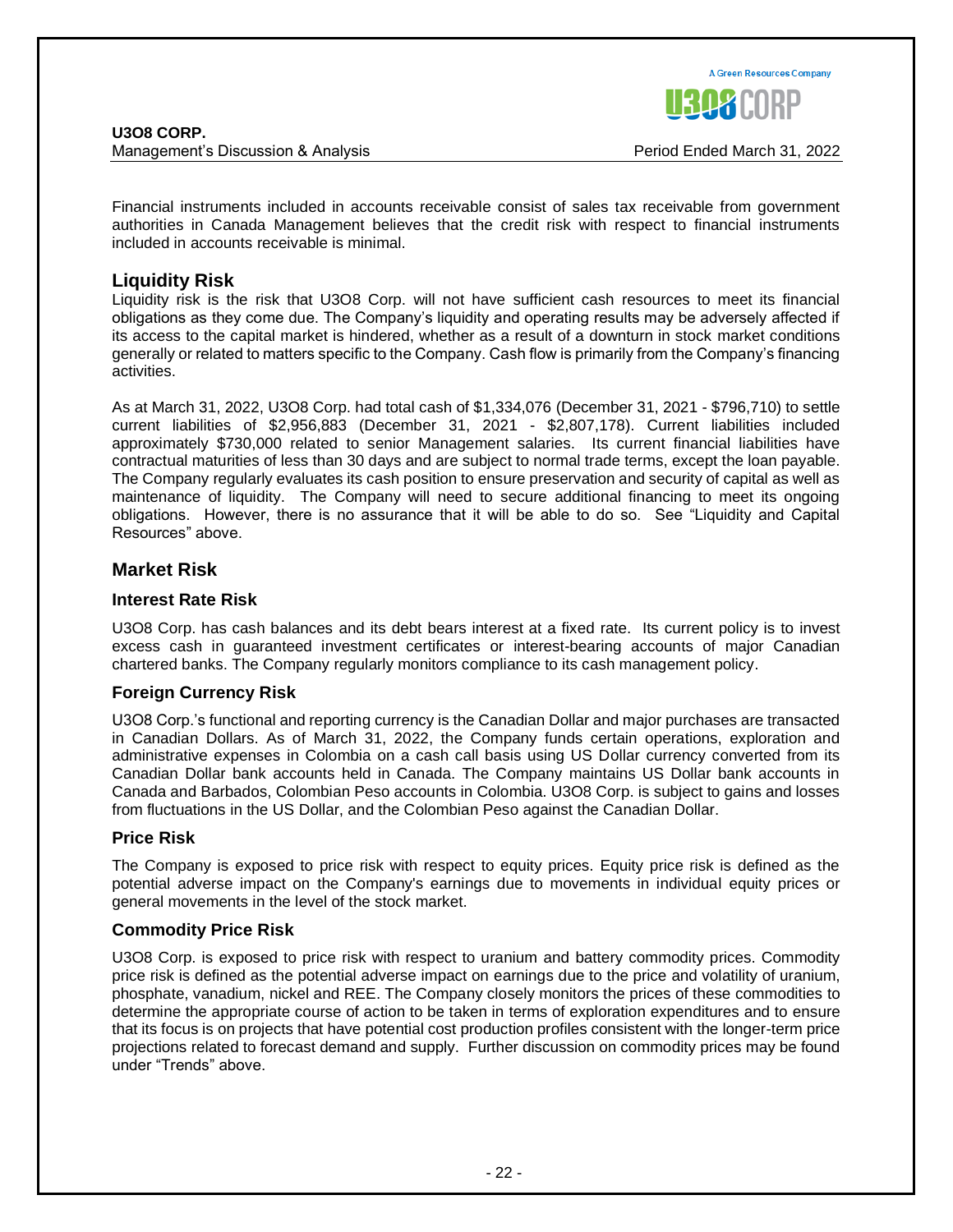# **Sensitivity Analysis**

The sensitivity analysis shown below may differ materially from actual results. Based on Management's knowledge and experience of the financial markets, we believe the following movements are "reasonably possible" over a 12-month period:

- 1. Cash is subject to floating interest rates. Sensitivity to a plus or minus 1% change in interest rates would not materially affect the reported loss and comprehensive loss;
- 2. The Company holds balances, mostly accounts payable, in foreign currencies which creates foreign exchange risk. Sensitivity to a plus or minus 10% change in foreign exchange rates against the Canadian Dollar would affect the reported annual loss and comprehensive loss by approximately \$120,000; and
- 3. Uranium and battery commodity price risk could adversely affect the Company. In particular, the Company's future profitability and viability of development depends upon the world market price of uranium, vanadium, nickel, phosphate and REE. The price of these commodities has fluctuated significantly in recent years and there is no assurance that, even as commercial quantities of uranium, vanadium, nickel, phosphate and REE may be produced in the future, a profitable market will exist for them. As of March 31, 2022, the Company was not a uranium or battery commodity producer. As a result, uranium and related mineral price risk may affect the completion of future equity transactions such as equity offerings and the exercise of stock options and warrants. This may also affect the Company's liquidity and its ability to meet its ongoing obligations.

# **Risk Factors**

An investment in the securities of U3O8 Corp. is highly speculative and involves numerous and significant risks. Such investment should be undertaken only by investors whose financial resources are sufficient to enable them to assume such risks and who have no need for immediate liquidity in their investment. Prospective investors should carefully consider the risk factors described below, which have affected, and which in the future are reasonably expected to affect, the Company, its financial position or the trading price of its common shares.

The Company's operations could be significantly adversely affected by the effects of a widespread global outbreak of a contagious disease, including the recent outbreak of respiratory illness caused by COVID-19. The Company cannot accurately predict the impact that COVID-19 will have on its operations and the ability of others to meet their obligations with the Company, including uncertainties relating to the ultimate geographic spread of the virus, the severity of the disease, the duration of the outbreak, and the length of travel and quarantine restrictions imposed by governments of affected countries. In addition, a significant outbreak of contagious diseases in the human population could result in a widespread health crisis that could adversely affect the economies and financial markets of many countries, resulting in an economic downturn that could further affect the Company's operations and ability to finance its operations.

There has been an increase in physical security risk in Colombia as it approaches national elections. Should the unrest spread to the Project area, access may be limited until the new government is elected and the security situation improves.

# **Caution Regarding Forward-Looking Statements**

This MD&A contains certain forward-looking information and forward-looking statements, as defined in applicable securities laws (collectively referred to herein as "forward-looking statements"). These statements relate to future events or the Company's future performance. All statements other than statements of historical fact are forward-looking statements. Often, but not always, forward-looking statements can be identified by the use of words such as "plans", "expects", "is expected", "budget", "scheduled", "estimates", "continues", "forecasts", "projects", "predicts", "intends", "anticipates" or "believes", or variations of, or the negatives of, such words and phrases or state that certain actions, events or results "may", "could", "would", "should", "might" or "will" be taken, occur or be achieved. Forward-looking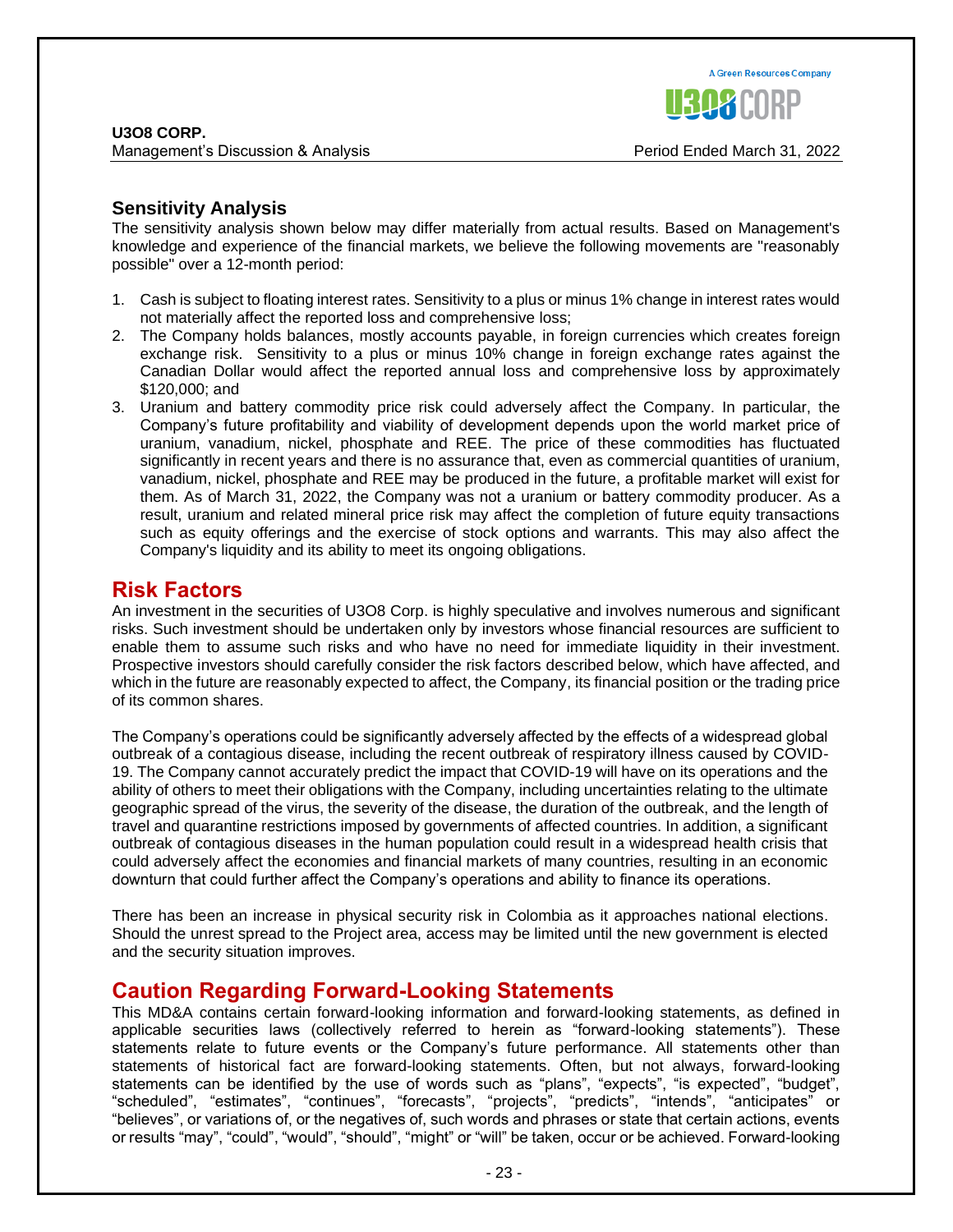

statements involve known and unknown risks, uncertainties and other factors, which may cause actual results to differ materially from those anticipated in such forward-looking statements. The forward-looking statements in this MD&A speak only as of the date of this MD&A or as of the date specified in such statement.

The following table outlines certain significant forward-looking statements contained in this MD&A and provides the material assumptions used to develop such statements and material risk factors that could cause actual results to differ materially from the forward-looking statements.

| <b>Forward-Looking</b><br><b>Statements</b>                                                                                                                                                                                                                                                                                       | <b>Assumptions</b>                                                                                                                                                                                                                                                                                                                                                                                                                 | <b>Risk Factors</b>                                                                                                                                                                                                                                                                                                                                                                                                                                                                             |
|-----------------------------------------------------------------------------------------------------------------------------------------------------------------------------------------------------------------------------------------------------------------------------------------------------------------------------------|------------------------------------------------------------------------------------------------------------------------------------------------------------------------------------------------------------------------------------------------------------------------------------------------------------------------------------------------------------------------------------------------------------------------------------|-------------------------------------------------------------------------------------------------------------------------------------------------------------------------------------------------------------------------------------------------------------------------------------------------------------------------------------------------------------------------------------------------------------------------------------------------------------------------------------------------|
| The Company's operations<br>could be significantly<br>adversely affected by the<br>effects of a widespread<br>global outbreak of a<br>contagious disease,<br>including the recent<br>outbreak of respiratory<br>illness caused by COVID-<br>19.                                                                                   | The Company cannot accurately predict the<br>impact COVID-19 will have on its operations<br>and the ability of others to meet their obligations<br>with the Company, including uncertainties<br>relating to the ultimate geographic spread of the<br>virus, the severity of the disease, the duration of<br>the outbreak, and the length of travel and<br>quarantine restrictions imposed by governments<br>of affected countries. | A significant outbreak of contagious diseases in<br>Argentina or Colombia would exacerbate the already<br>significant negative economic impact that the virus<br>has had on the economies and financial markets of<br>these countries, resulting in an economic downturn<br>that could further affect the Company's operations<br>and ability to finance its operations A widespread<br>COVID outbreak would likely restrict access to the<br>field and may hamper advancement of the projects. |
| Potential of U3O8 Corp.'s<br>Berlin property to contain<br>economic deposits, to<br>become near-term and/or<br>low-cost producers and to<br>add to its existing resource<br>base (see Highlights,<br>Overview, Outlook, Priority<br><b>Exploration Projects,</b><br>Results of Operations and<br>Summary of Quarterly<br>Results) | Availability of financing for the Company's<br>projects.                                                                                                                                                                                                                                                                                                                                                                           | Changes in the capital markets impacting availability<br>of future financings.                                                                                                                                                                                                                                                                                                                                                                                                                  |
|                                                                                                                                                                                                                                                                                                                                   | Actual results of exploration, resource goals,<br>metallurgical testing, economic studies and                                                                                                                                                                                                                                                                                                                                      | Uncertainties involved in interpreting geological data<br>and confirming title to acquired properties.<br>Possibility that future exploration results,<br>metallurgical test work, economic studies and<br>development activities will not be consistent with the<br>Company's expectations.                                                                                                                                                                                                    |
|                                                                                                                                                                                                                                                                                                                                   | development activities will be favourable.<br>Technical reports prepared in accordance with<br>NI 43-101 including assumptions in the PEA on<br>the Berlin Deposit are reasonably correct and                                                                                                                                                                                                                                      |                                                                                                                                                                                                                                                                                                                                                                                                                                                                                                 |
|                                                                                                                                                                                                                                                                                                                                   | comprehensive.<br>Operating, exploration and development costs                                                                                                                                                                                                                                                                                                                                                                     | Variations from the technical reports including<br>assumptions in the Berlin PEA.                                                                                                                                                                                                                                                                                                                                                                                                               |
|                                                                                                                                                                                                                                                                                                                                   | will be consistent with the Company's<br>expectations.                                                                                                                                                                                                                                                                                                                                                                             | Inability to replicate laboratory and other smaller<br>scale test results on a larger scale.                                                                                                                                                                                                                                                                                                                                                                                                    |
|                                                                                                                                                                                                                                                                                                                                   | Ability to retain and attract skilled staff.                                                                                                                                                                                                                                                                                                                                                                                       | Inability to attract and retain skilled staff.                                                                                                                                                                                                                                                                                                                                                                                                                                                  |
|                                                                                                                                                                                                                                                                                                                                   | All requisite regulatory and governmental<br>approvals will be received on a timely basis on<br>terms acceptable to U3O8 Corp. including<br>development of the Argentine deposit in<br>compliance with Chubut Provincial mining law.                                                                                                                                                                                               | Increases in costs, environmental compliance and<br>changes in environmental, local legislation and<br>regulation, community support and the political and<br>economic climate.                                                                                                                                                                                                                                                                                                                 |
|                                                                                                                                                                                                                                                                                                                                   | Social engagement and local acceptance of the<br>Company's projects.                                                                                                                                                                                                                                                                                                                                                               | Delays in obtaining applicable permits or<br>unavailability of permits.                                                                                                                                                                                                                                                                                                                                                                                                                         |
|                                                                                                                                                                                                                                                                                                                                   | Economic, political and industry market<br>conditions will be favourable.                                                                                                                                                                                                                                                                                                                                                          | Price volatility of uranium and related commodities<br>impacting the economics of the Company's projects.                                                                                                                                                                                                                                                                                                                                                                                       |
| Status of the Berlin Project,<br>Colombia                                                                                                                                                                                                                                                                                         | Exploration concessions are no longer in good<br>standing due to U3O8 Corp. not having paid<br>concession fees.                                                                                                                                                                                                                                                                                                                    | Concessions would be rescinded after a 30-day cure<br>period, at the discretion of Colombian government<br>authorities.                                                                                                                                                                                                                                                                                                                                                                         |
|                                                                                                                                                                                                                                                                                                                                   | Standing of U3O8 Corp.'s title to the Berlin<br>Project, Colombia.                                                                                                                                                                                                                                                                                                                                                                 | The Colombian mining authorities have assessed<br>U3O8 Corp.'s exploration property titles and have<br>concluded that the authorities had under-charged title<br>fees, and that the Company owes approximately<br>UD\$600,000 to bring the concessions into a status of<br>good standing.                                                                                                                                                                                                       |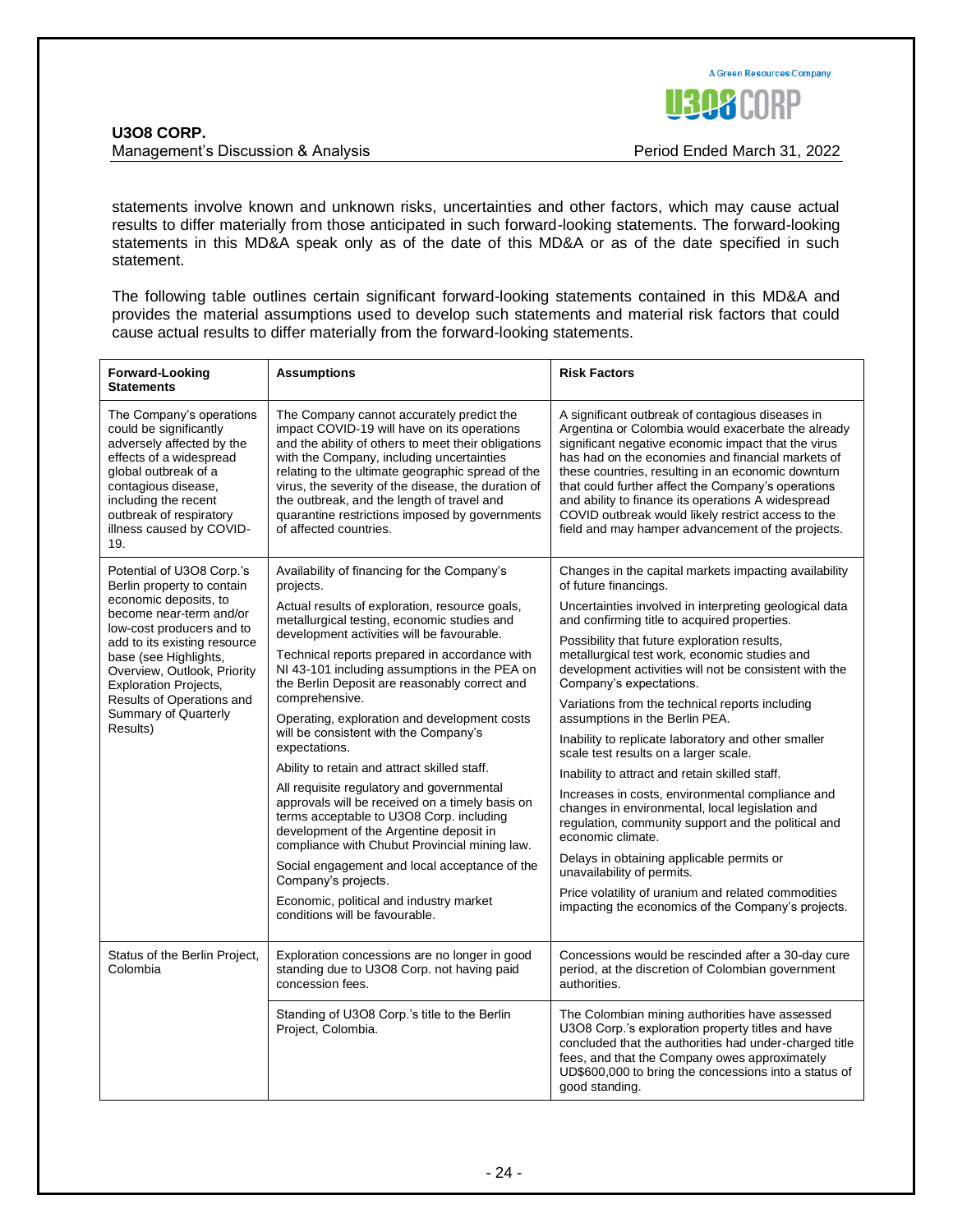**A Green Resources Company U308CORP** 

## **U3O8 CORP.**

Management's Discussion & Analysis **Period Ended March 31, 2022** 

| Forward-Looking<br><b>Statements</b>                                                                                                                                                                                              | <b>Assumptions</b>                                                                                                                                                                                                                                                                                                                                                                                                                                                                                                                                                                                                                                                                          | <b>Risk Factors</b>                                                                                                                                                                                                                                                                                                                                                                                                                                                                                                                                                                                                                                                                                                                                                                                                                      |
|-----------------------------------------------------------------------------------------------------------------------------------------------------------------------------------------------------------------------------------|---------------------------------------------------------------------------------------------------------------------------------------------------------------------------------------------------------------------------------------------------------------------------------------------------------------------------------------------------------------------------------------------------------------------------------------------------------------------------------------------------------------------------------------------------------------------------------------------------------------------------------------------------------------------------------------------|------------------------------------------------------------------------------------------------------------------------------------------------------------------------------------------------------------------------------------------------------------------------------------------------------------------------------------------------------------------------------------------------------------------------------------------------------------------------------------------------------------------------------------------------------------------------------------------------------------------------------------------------------------------------------------------------------------------------------------------------------------------------------------------------------------------------------------------|
|                                                                                                                                                                                                                                   | "Wealth" tax levied in Colombia.                                                                                                                                                                                                                                                                                                                                                                                                                                                                                                                                                                                                                                                            | Colombian tax authorities have levied a "wealth" tax<br>on the Company which, including interest, sums to<br>approximately US\$1 million. The tax was levied<br>because the exploration expenditure on the Project<br>was capitalized by U3O8 Corp.'s Colombian<br>subsidiary, as opposed to being expensed.                                                                                                                                                                                                                                                                                                                                                                                                                                                                                                                             |
| Uranium and a suite of<br>other commodities of<br>economic interest at Berlin<br>can extracted using a ferric<br>iron leach method (see<br><b>Priority Exploration</b><br>Projects)                                               | Results from previous small-scale metallurgical<br>test work conducted in multiple labs can be<br>replicated on a larger scale.<br>Test results from samples from 35% of the drill<br>hole intercepts throughout the initial resource<br>area are representative of the whole.                                                                                                                                                                                                                                                                                                                                                                                                              | Inability to replicate laboratory and other smaller<br>scale test results on a larger scale.<br>Test results from samples from 35% of the drill hole<br>intercepts throughout the initial resource area prove<br>not to be adequately representative of the whole.                                                                                                                                                                                                                                                                                                                                                                                                                                                                                                                                                                       |
| By-product revenues at<br>Berlin could pay for<br>extraction of the uranium<br>and make Berlin a potential<br>low - cash cost uranium<br>producer (see Outlook and<br><b>Priority Exploration</b><br>Projects)                    | Assumptions in the Berlin PEA are correct and<br>comprehensive.<br>Actual results of exploration, resource goals,<br>metallurgical testing, economic studies and<br>development activities will be favourable.<br>Operating, exploration and development costs<br>will be consistent with our expectations.<br>All requisite regulatory and governmental<br>approvals will be received on a timely basis on<br>terms acceptable to U3O8 Corp.<br>Economic, political and industry market<br>conditions will be favourable, including without<br>limitation, the prices for applicable by-products.                                                                                          | Price volatility of uranium and other commodities<br>associated with the Company's deposits impacting<br>the economics of our projects.<br>Variations from the assumptions in the Berlin PEA.<br>Possibility of future exploration results, metallurgical<br>test work, economic studies and development<br>activities will not be consistent with our expectations.<br>Increases in costs, environmental compliance and<br>changes in environmental, other local legislation and<br>regulation and the political and economic climate.<br>Delays in obtaining applicable permits or<br>unavailability of permits.                                                                                                                                                                                                                       |
| Potential to expand mineral<br>resources defined in<br>compliance with NI 43-101<br>on U3O8 Corp.'s Berlin<br>Project and achieve its<br>growth targets (see<br>Overview, Outlook and<br><b>Priority Exploration</b><br>Projects) | Availability of financing.<br>Actual results of exploration, resource goals,<br>metallurgical testing, economic studies and<br>development activities will be favourable.<br>NI 43-101 technical reports are correct and<br>comprehensive.<br>Operating, exploration and development costs<br>will be consistent with the Company's<br>expectations.<br>Ability to retain and attract skilled staff.<br>All requisite regulatory and governmental<br>approvals will be received on a timely basis on<br>terms acceptable to U3O8 Corp.<br>Social engagement and local acceptance of the<br>Company's projects.<br>Economic, political and industry market<br>conditions will be favourable. | Changes in the capital markets impacting availability<br>of future financings.<br>Uncertainties involved in interpreting geological data<br>and confirming title to acquired properties.<br>Possibility of future exploration results, metallurgical<br>test work, economic studies and development<br>activities will not be consistent with our expectations.<br>Variations from the technical reports.<br>Inability to attract and retain skilled staff.<br>Increases in costs, environmental compliance and<br>changes in environmental, local legislation and<br>regulation, community support and the political and<br>economic climate.<br>Delays in obtaining applicable permits or<br>unavailability of permits.<br>Price volatility of uranium and other associated<br>commodities impacting the economics of our<br>projects. |
| Inability to meet minimum<br>operating commitments<br>could impair exploration<br>rights (see Results of<br>Operations and Liquidity<br>and Capital Resources)                                                                    | Operating and exploration activities and<br>associated costs will be consistent with current<br>expectations.<br>The Company will continue to operate, realize<br>its assets and meet its liabilities in the normal<br>course of business.<br>Capital markets and financing opportunities are<br>favourable to U3O8 Corp.                                                                                                                                                                                                                                                                                                                                                                   | Volatility in the capital markets impacting availability<br>and timing of financings on acceptable terms and<br>value and liquidity of investments may affect the<br>Company's ability to obtain funding to continue as a<br>going concern.<br>Increases in costs, environmental compliance and<br>changes in environmental, other local legislation and<br>regulation.                                                                                                                                                                                                                                                                                                                                                                                                                                                                  |